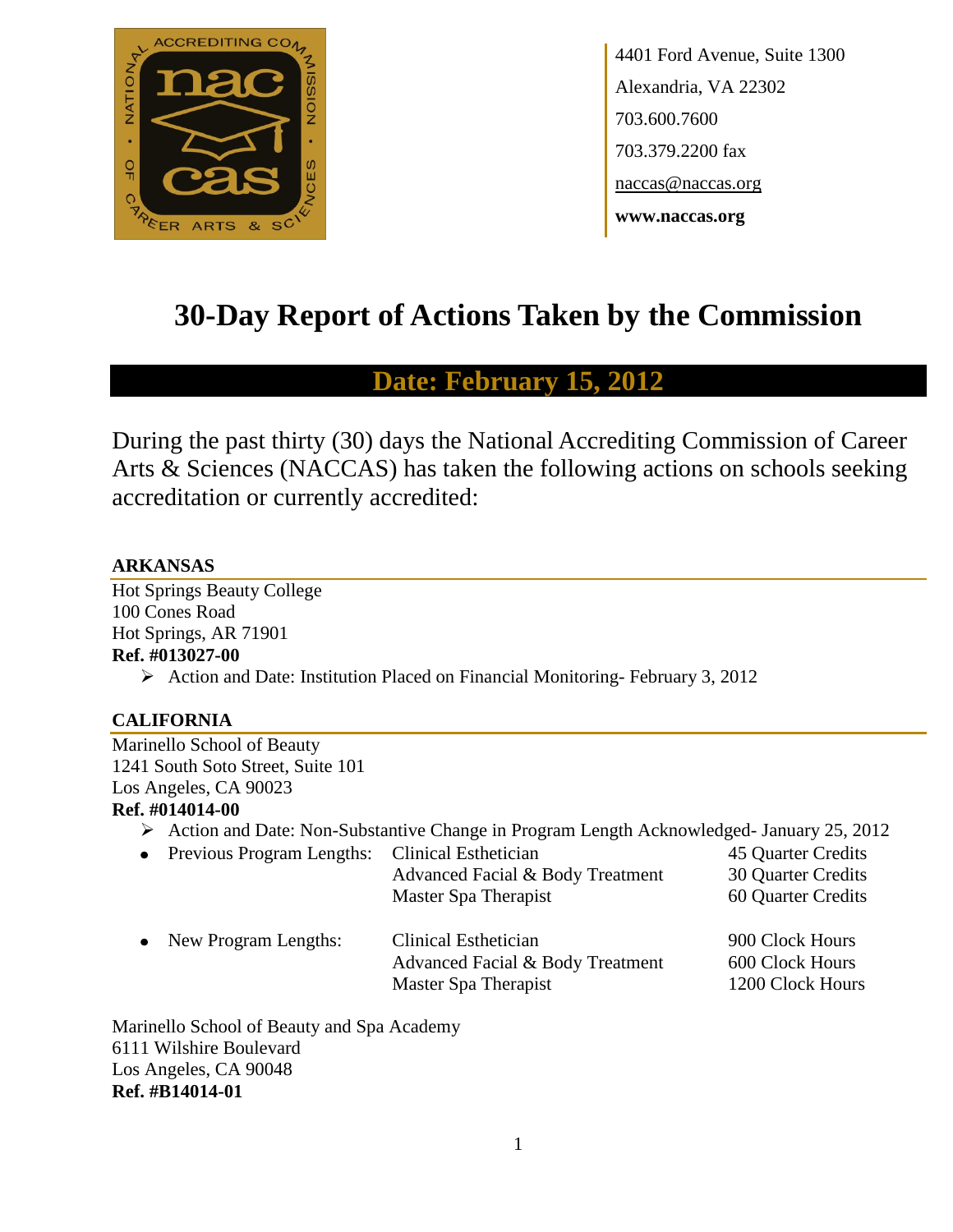- Action and Date: Non-Substantive Change in Program Length Acknowledged- January 25, 2012
- Previous Program Lengths: Clinical Esthetician 45 Quarter Credits Advanced Facial & Body Treatment 30 Quarter Credits Master Spa Therapist 60 Quarter Credits • New Program Lengths: Clinical Esthetician 900 Clock Hours Advanced Facial & Body Treatment 600 Clock Hours Master Spa Therapist 1200 Clock Hours

Marinello School of Beauty 6538 Greenleaf Avenue Whittier, CA 90601 **Ref. #B14014-09**

- Action and Date: Non-Substantive Change in Program Length Acknowledged- January 19, 2012
- Previous Program Length: Massage Therapy 36 Quarter Credits New Program Length: Massage Therapy 720 Clock Hours

Marinello School of Beauty 6538 Greenleaf Avenue Whittier, CA 90601 **Ref. #B14014-09**

Action and Date: Non-Substantive Change in Program Length Acknowledged- January 25, 2012

| • Previous Program Lengths: Clinical Esthetician |                                  | 45 Quarter Credits |
|--------------------------------------------------|----------------------------------|--------------------|
|                                                  | Advanced Facial & Body Treatment | 30 Quarter Credits |
|                                                  | Master Spa Therapist             | 60 Quarter Credits |
|                                                  |                                  |                    |

| New Program Lengths: | Clinical Esthetician             | 900 Clock Hours  |
|----------------------|----------------------------------|------------------|
|                      | Advanced Facial & Body Treatment | 600 Clock Hours  |
|                      | Master Spa Therapist             | 1200 Clock Hours |

Marinello School of Beauty 7550 Miramar Road, Suite 400 San Diego, CA 92126

# **Ref. #B14014-11**

Action and Date: Non-Substantive Change in Program Length Acknowledged- January 25, 2012

| • Previous Program Lengths: | Clinical Esthetician<br>Advanced Facial & Body Treatment<br>Master Spa Therapist | 45 Quarter Credits<br>30 Quarter Credits<br>60 Quarter Credits |
|-----------------------------|----------------------------------------------------------------------------------|----------------------------------------------------------------|
| • New Program Lengths:      | Clinical Esthetician<br>Advanced Facial & Body Treatment<br>Master Spa Therapist | 900 Clock Hours<br>600 Clock Hours<br>1200 Clock Hours         |

Marinello School of Beauty 841 Arnele Avenue El Cajon, CA 92020 **Ref. #B14014-12**

Action and Date: Non-Substantive Change in Program Length Acknowledged- January 25, 2012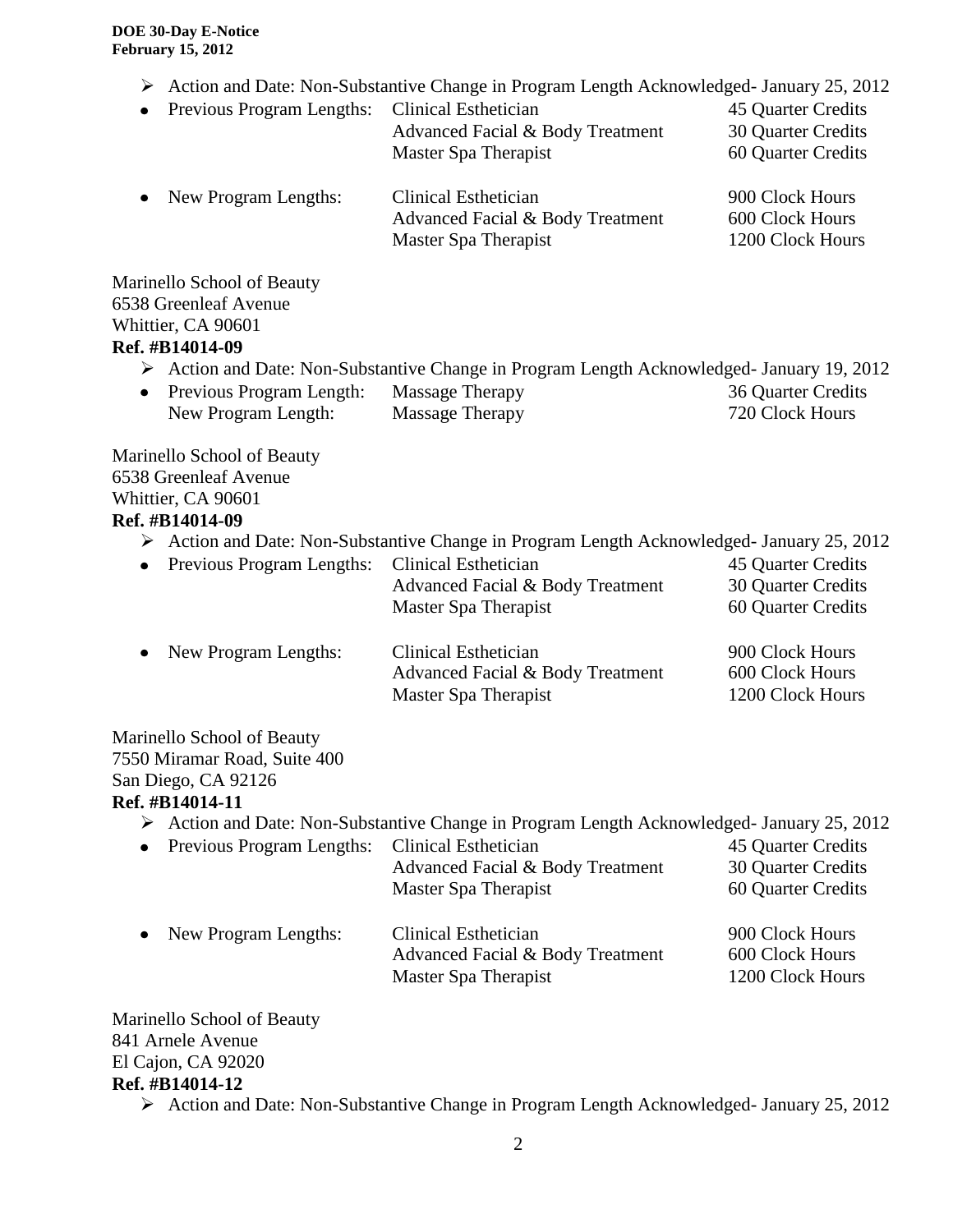| $\bullet$ | Previous Program Lengths: | Clinical Esthetician<br>Advanced Facial & Body Treatment<br>Master Spa Therapist | 45 Quarter Credits<br>30 Quarter Credits<br>60 Quarter Credits |
|-----------|---------------------------|----------------------------------------------------------------------------------|----------------------------------------------------------------|
|           | • New Program Lengths:    | Clinical Esthetician<br>Advanced Facial & Body Treatment<br>Master Spa Therapist | 900 Clock Hours<br>600 Clock Hours<br>1200 Clock Hours         |

Marinello School of Beauty 200 North San Fernando Boulevard Burbank, CA 91502 **Ref. #014079-00**

Action and Date: Non-Substantive Change in Program Length Acknowledged- January 25, 2012

| • Previous Program Lengths: Clinical Esthetician | Advanced Facial & Body Treatment<br>Master Spa Therapist | 45 Quarter Credits<br>30 Quarter Credits<br>60 Quarter Credits |
|--------------------------------------------------|----------------------------------------------------------|----------------------------------------------------------------|
| $\sim$ Now Draggan Langther                      | $C^{1}$ inicel $\Gamma$ ethoticion                       | $000$ $C_{\text{look}}$ $U_{\text{out}}$                       |

• New Program Lengths: Clinical Esthetician 900 Clock Hours Advanced Facial & Body Treatment 600 Clock Hours Master Spa Therapist 1200 Clock Hours

Marinello School of Beauty 955 South Monroe Street Santa Clara, CA 95050

### **Ref. #014126-00**

- Action and Date: Non-Substantive Change in Program Length Acknowledged- January 25, 2012
- Previous Program Lengths: Clinical Esthetician 45 Quarter Credits Advanced Facial & Body Treatment 30 Quarter Credits Master Spa Therapist 60 Quarter Credits • New Program Lengths: Clinical Esthetician 900 Clock Hours Advanced Facial & Body Treatment 600 Clock Hours Master Spa Therapist 1200 Clock Hours

Marinello School of Beauty  $159$   $2<sup>nd</sup>$  Avenue San Mateo, CA 94401 **Ref. #B14126-02**

- Action and Date: Non-Substantive Change in Program Length Acknowledged- January 19, 2012
- Previous Program Length: Professional Make-Up Artist 36 Quarter Credits
- New Program Length: Professional Make-Up Artist 720 Clock Hours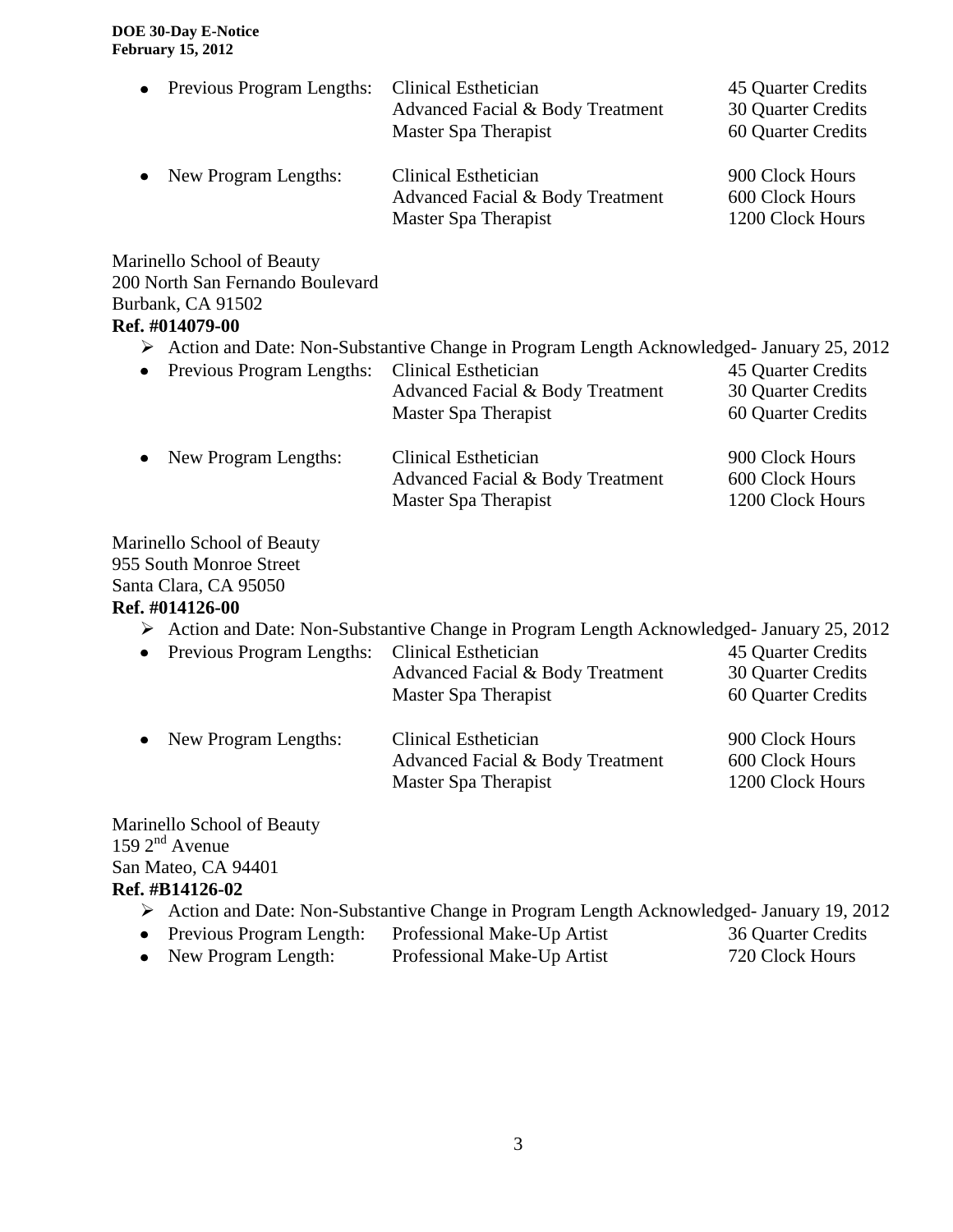Marinello School of Beauty 23635 El Toro Road, Suite K Lake Forest, CA 92630

# **Ref. #014175-00**

- Action and Date: Non-Substantive Change in Program Length Acknowledged- January 25, 2012
- Previous Program Lengths: Clinical Esthetician 45 Quarter Credits Advanced Facial & Body Treatment 30 Quarter Credits Master Spa Therapist 60 Quarter Credits
- New Program Lengths: Clinical Esthetician 900 Clock Hours Advanced Facial & Body Treatment 600 Clock Hours Master Spa Therapist 1200 Clock Hours

Marinello School of Beauty 3737 Ming Avenue Bakersfield, CA 93309

### **Ref. #P14175-01**

Action and Date: Provisional Branch Campus Accreditation Continued- February 3, 2012

Bellus Academy 13266 Poway Road Poway, CA 92064

### **Ref. #014240-00**

- Action and Date: Addition of New Program Approved (Met Stipulation)- January 3, 2012 (CORRECTED LETTER dated January 19, 2012)\*
- New Program: Makeup Artistry 150 Clock Hours

**\* This is a correction to an action letter dated January 3, 2012 and previously reported to the Department via E-Notice. The original action letter listed the process as "Change of Name," however; the process should have stated "Addition of New Program." NACCAS has updated its records to reflect this change.**

Marinello School of Beauty 2627 West Florida Avenue Hemet, CA 92545

### **Ref. #014323-00**

- Action and Date: Non-Substantive Change in Program Length Acknowledged- January 25, 2012
- Previous Program Length: Advanced Facial & Body Treatment 30 Quarter Credits
- New Program Length: Advanced Facial & Body Treatment 600 Clock Hours

Marinello School of Beauty 2110 Main Street Napa, CA 94559 **Ref. #P14323-03**

- Action and Date: Non-Substantive Change in Program Length Acknowledged- January 25, 2012
- Previous Program Length: Advanced Facial & Body Treatment 30 Quarter Credits
- New Program Length: Advanced Facial & Body Treatment 600 Clock Hours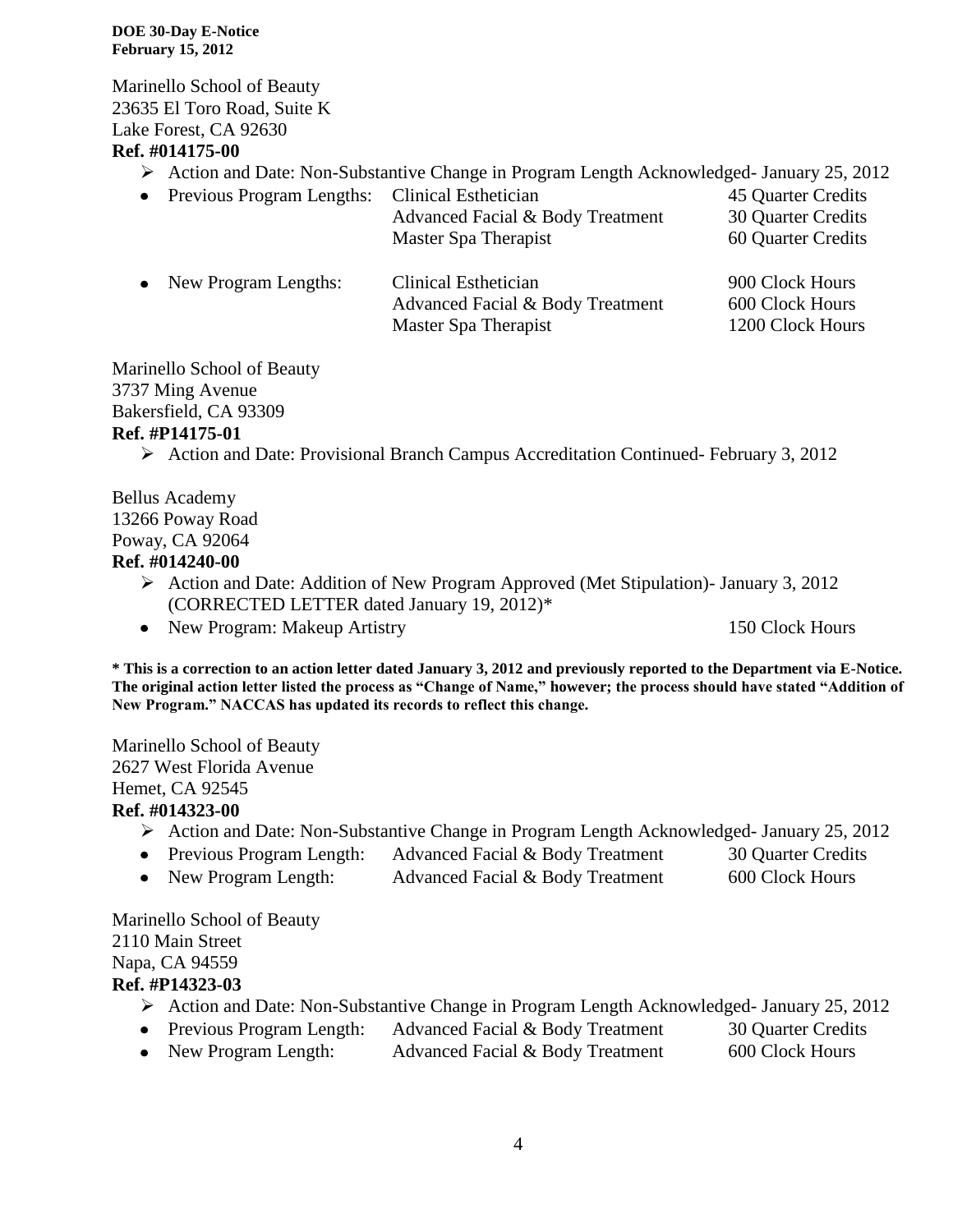Lyle's Bakersfield College of Beauty 2935 F Street Bakersfield, CA 93301

### **Ref. #B14315-01**

- Action and Date: Non-Substantive Expansion of Campus Acknowledged- January 26, 2012
- Expanded Campus Facility: 2901 F Street, #B, Bakersfield, CA 93301

James Albert School of Cosmetology 229 East Orangethorpe Avenue, #B Fullerton, CA 92832 **Ref. #B14324-01**

Action and Date: Relinquishment of Accreditation (Effective January 3, 2012)- February 3, 2012

Champion Institute of Cosmetology, Inc.

611 South Palm Canyon Drive, #205

Palm Springs, CA 92264

# **Ref. #014338-00**

 $\triangleright$  Action and Date: Institution Removed from Financial Monitoring-February 3, 2012

Healthy Hair Academy 2648 West Imperial Highway Inglewood, CA 90303

### **Ref. #014339-00**

 Action and Date: Withdrawal of Accreditation with the Right to Appeal; Placed on Probation and Low Outcomes Monitoring Continued (Placement)- February 3, 2012

Lawrence & Company College of Cosmetology Next Renewal Date: January 2015 810 North 10<sup>th</sup> Avenue Previous Ref. #I09102-00 Hanford, CA 93230

# **Ref. #014388-00**

 $\triangleright$  Action and Date: Initial Accreditation Granted-February 3, 2012

Milan Institute of Cosmetology Next Renewal Date: January 2018

2150 John Glenn Drive Concord, CA 94521

### **Ref. #B53084-06**

 $\triangleright$  Action and Date: Renewal of Accreditation- February 3, 2012

Milan Institute of Cosmetology Next Renewal Date: January 2018 47120 Dune Palms, Suite C-2, D & E Previous Ref. #P53084-07 La Quinta, CA 92253 **Ref. #B53084-07**

Action and Date: Full Branch Campus Accreditation Granted- February 3, 2012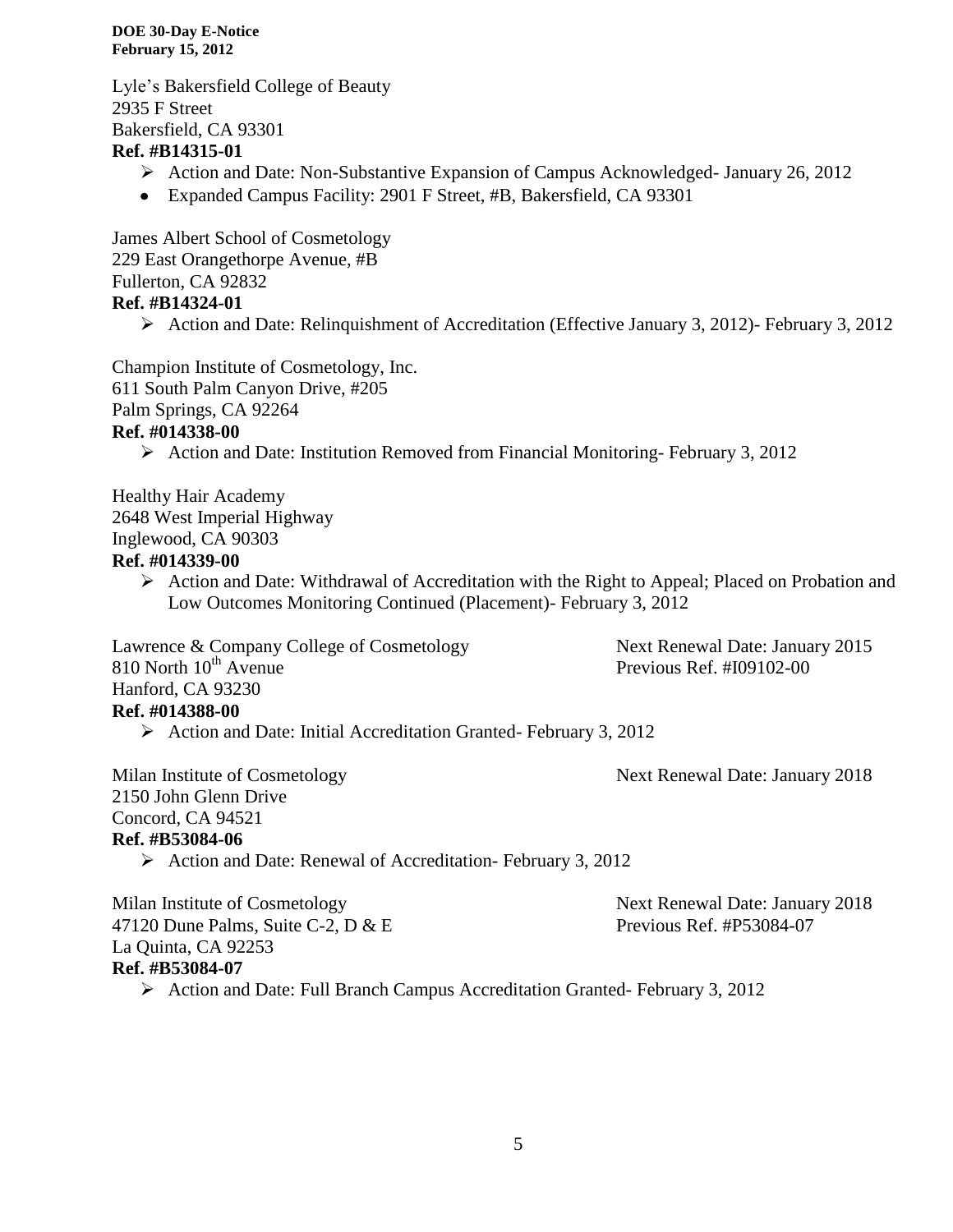# **CONNECTICUT**

| <b>Brio Academy of Cosmetology</b>                                               |       |  |
|----------------------------------------------------------------------------------|-------|--|
| 1000 Main Street                                                                 |       |  |
| East Hartford, CT 06108                                                          |       |  |
| Ref. #016003-00                                                                  |       |  |
| > Action and Date: Change of Ownership Approved- January 26, 2012                |       |  |
| Previous Ownership:<br>$\bullet$                                                 |       |  |
| Northeast Cosmetology, Inc.                                                      | 100%  |  |
| Mr. Stuart Arnheim                                                               | 100%  |  |
|                                                                                  |       |  |
| New Ownership:                                                                   |       |  |
| B&H Education, Inc.                                                              | 100%  |  |
| <b>B&amp;H</b> Education Holding LLC                                             | 100%  |  |
| ABRY Partner VI, L.P.                                                            | 58.1% |  |
| <b>Brio Academy of Cosmetology</b>                                               |       |  |
| 1231 East Main Street                                                            |       |  |
| Meriden, CT 06450                                                                |       |  |
| Ref. #016018-00                                                                  |       |  |
| Action and Date: Change of Ownership Approved- January 26, 2012                  |       |  |
|                                                                                  |       |  |
| Previous Ownership:                                                              |       |  |
| Northeast Cosmetology, Inc.                                                      | 100%  |  |
| Mr. Stuart Arnheim                                                               | 100%  |  |
| New Ownership:                                                                   |       |  |
| B&H Education, Inc.                                                              | 100%  |  |
| <b>B&amp;H Education Holding LLC</b>                                             | 100%  |  |
| ABRY Partner VI, L.P.                                                            | 58.1% |  |
|                                                                                  |       |  |
| <b>Brio Academy of Cosmetology</b>                                               |       |  |
| 1245 Dixwell Avenue, Suite 8                                                     |       |  |
| Harnden, CT 06514                                                                |       |  |
| Ref. #B16018-01                                                                  |       |  |
| $\triangleright$ Action and Date: Change of Ownership Approved- January 26, 2012 |       |  |
| Previous Ownership:                                                              |       |  |
| Northeast Cosmetology, Inc.                                                      | 100%  |  |
| Mr. Stuart Arnheim                                                               | 100%  |  |
|                                                                                  |       |  |
| New Ownership:                                                                   |       |  |
| B&H Education, Inc.                                                              | 100%  |  |
| <b>B&amp;H Education Holding LLC</b>                                             | 100%  |  |
| ABRY Partner VI, L.P.                                                            | 58.1% |  |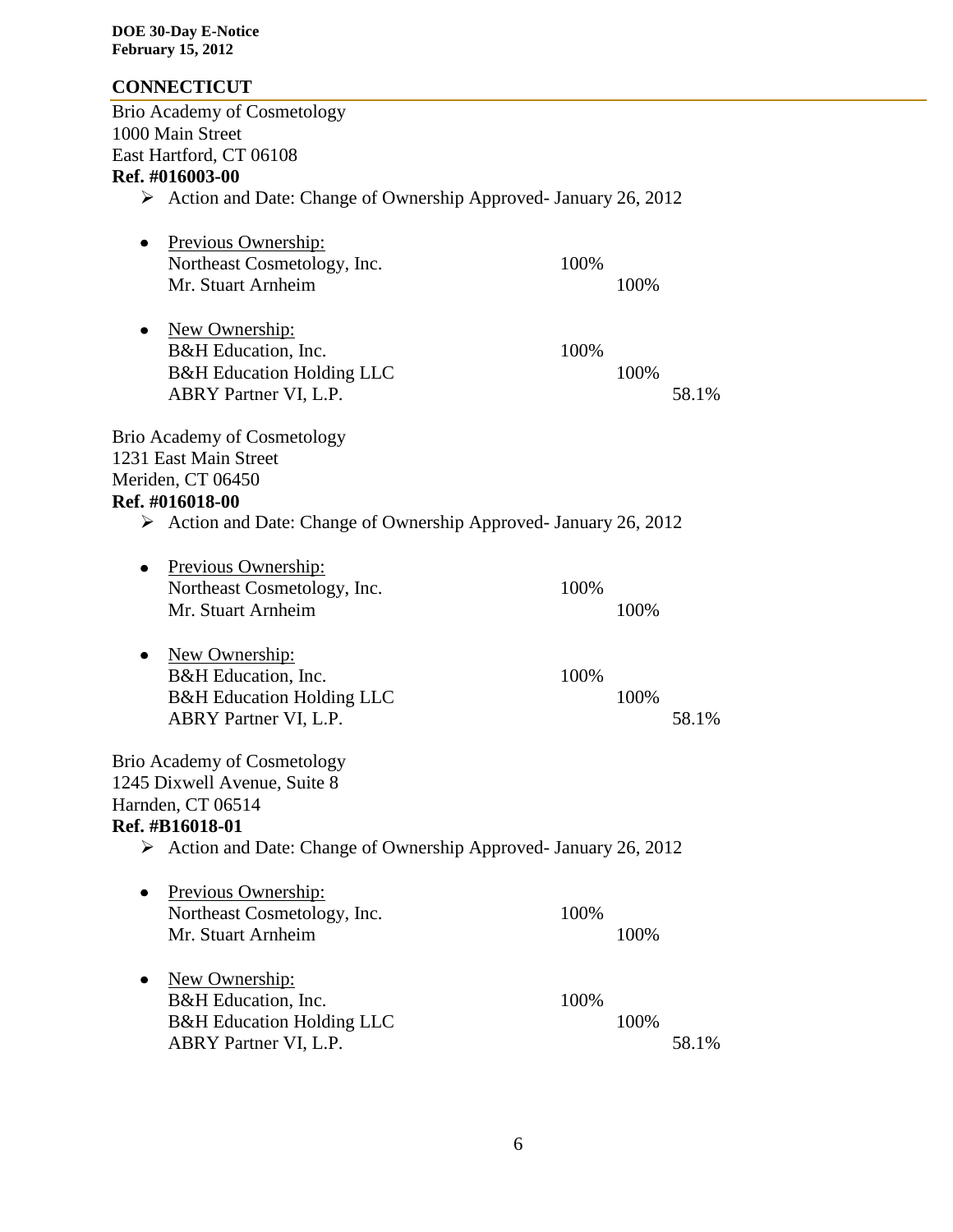Brio Academy of Cosmetology 675 Kings Highway East Fairfield, CT 06824 **Ref. #B16018-02** Action and Date: Change of Ownership Approved- January 26, 2012 • Previous Ownership: Northeast Cosmetology, Inc. 100% Mr. Stuart Arnheim 100% • New Ownership: B&H Education, Inc. 100% B&H Education Holding LLC 100% ABRY Partner VI, L.P. 58.1% Brio Academy of Cosmetology 1320 Main Street Tyler Square Williamantic, CT 06226 **Ref. #B16018-03** Action and Date: Change of Ownership Approved- January 26, 2012 • Previous Ownership: Northeast Cosmetology, Inc. 100% Mr. Stuart Arnheim 100% • New Ownership: B&H Education, Inc. 100% B&H Education Holding LLC 100% ABRY Partner VI, L.P. 58.1% Brio Academy of Cosmetology 1027 Fairfield Avenue Bridgeport, CT 06605 **Ref. #P16018-04** Action and Date: Change of Ownership Approved- January 26, 2012 • Previous Ownership: Northeast Cosmetology, Inc. 100% Mr. Stuart Arnheim 100% • New Ownership: B&H Education, Inc. 100% B&H Education Holding LLC 100% ABRY Partner VI, L.P. 58.1%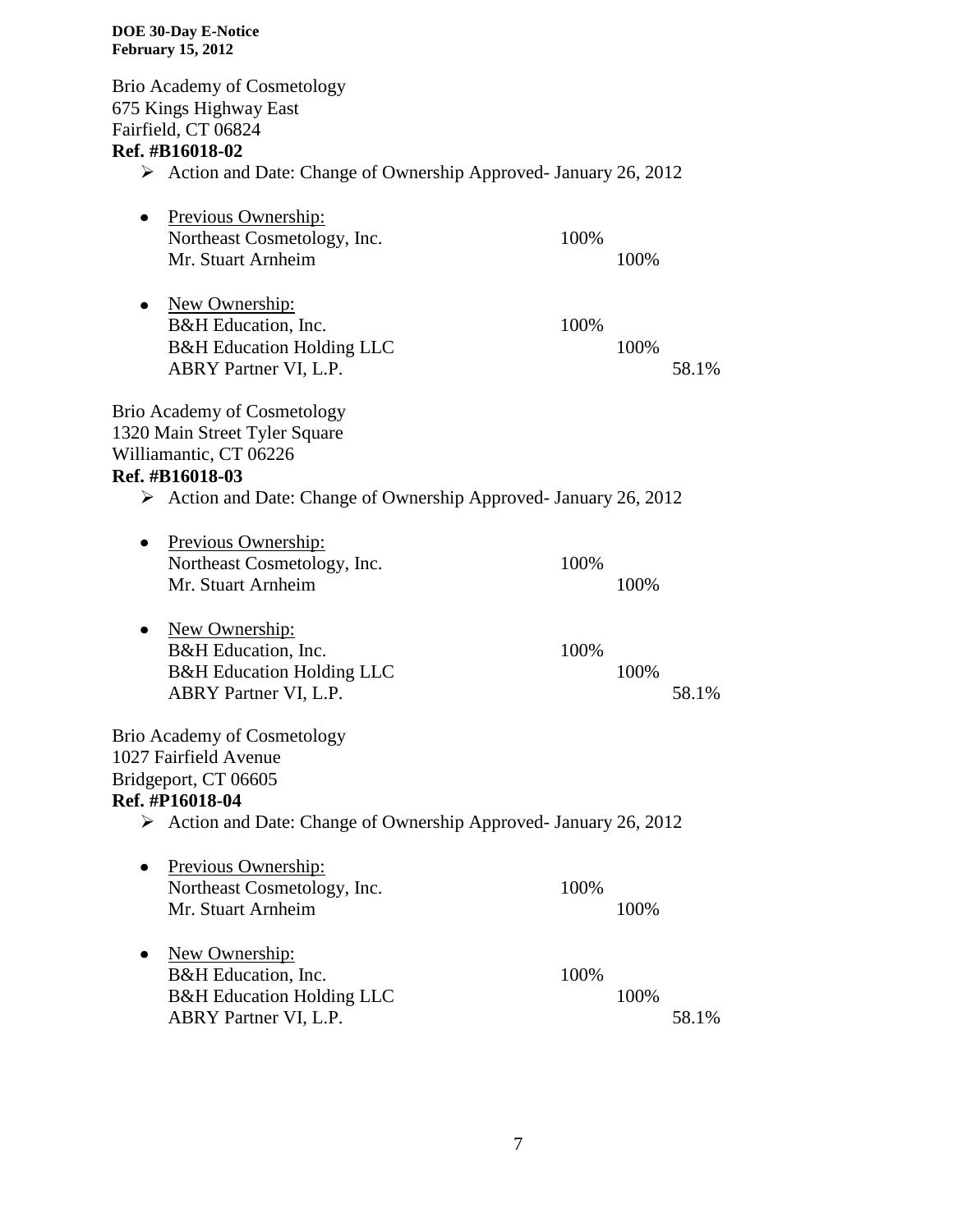Brio Academy of Cosmetology- Niantic 63 Pennsylvania Avenue Niantic, CT 06357 **Ref. #016029-00** Action and Date: Change of Ownership Approved- January 26, 2012 • Previous Ownership: BAM Management, Inc. 100% Mr. Stuart Arnheim 100% • New Ownership: B&H Education, Inc. 100% B&H Education Holding LLC 100% ABRY Partner VI, L.P. 58.1% Brio Academy of Cosmetology- Torrington 33 East Main Street Torrington, CT 06790 **Ref. #B16029-01** Action and Date: Change of Ownership Approved- January 26, 2012 • Previous Ownership: BAM Management, Inc. 100% Mr. Stuart Arnheim 100% • New Ownership: B&H Education, Inc. 100% B&H Education Holding LLC 100% ABRY Partner VI, L.P. 58.1% Brio Academy 624 Enfield Street Enfield, CT 06082 **Ref. #B16029-02** Action and Date: Change of Ownership Approved- January 26, 2012 • Previous Ownership: BAM Management, Inc. 100% Mr. Stuart Arnheim 100% • New Ownership: B&H Education, Inc. 100% B&H Education Holding LLC 100% ABRY Partner VI, L.P. 58.1%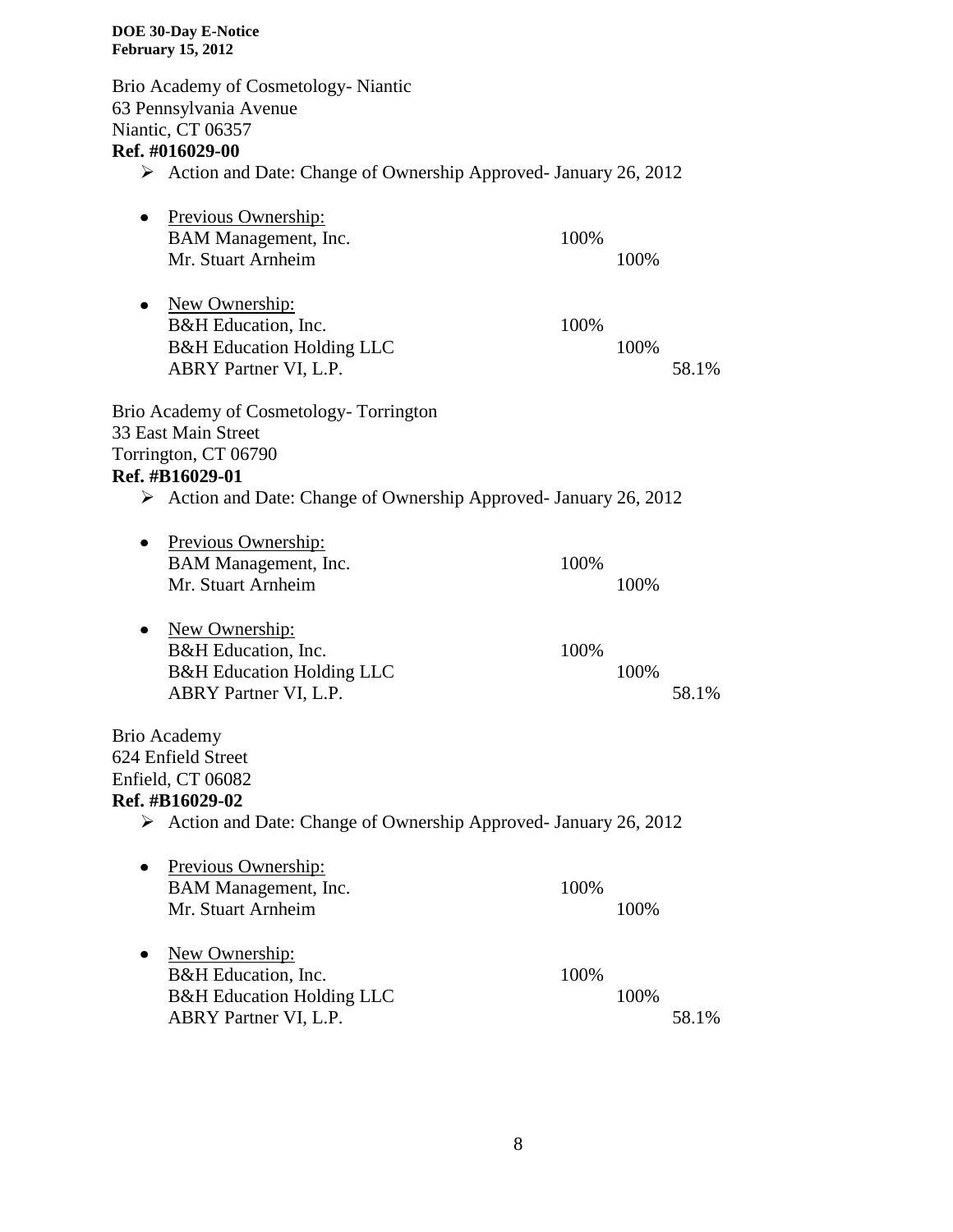International Institute of Cosmetology Next Renewal Date: January 2018 632 Silas Deane Highway Wethersfield, CT 06109

# **Ref. #016040-00**

Action and Date: Renewal of Accreditation- February 3, 2012

# **FLORIDA**

Port St. Lucie Beauty Academy 10036 South U.S. 1 Port St. Lucie, FL 34952 **Ref. #B19071-01**

- $\triangleright$  Action and Date: Change of Location Approved with a Stipulation-February 3, 2012
- Previous Location: 7644 South U.S. 1, Port St. Lucie, FL 34982
- New Location: 10036 South U.S. 1, Port St. Lucie, FL 34952

Hollywood Institute of Beauty Careers 420 South State Road 7 Hollywood, FL 33023 **Ref. #019103-00**

Action and Date: Non-Substantive Change of Ownership Acknowledged- January 19, 2012

|           | Previous Ownership:            |      |      |     |      |
|-----------|--------------------------------|------|------|-----|------|
|           | Beauty Careers Institute, Inc. | 100% |      |     |      |
|           | NT Holdings LLC                |      | 100% |     |      |
|           | Patricia Knobel                |      |      | 48% |      |
|           | Ryan Ross LLC                  |      |      | 52% |      |
|           | Neal R. Heller                 |      |      |     | 100% |
|           |                                |      |      |     |      |
| $\bullet$ | New Ownership:                 |      |      |     |      |
|           | Beauty Careers Institute, Inc. | 100% |      |     |      |
|           | NT Holdings LLC                |      | 100% |     |      |
|           | Ryan Ross LLC                  |      |      | 52% |      |
|           | Neal R. Heller                 |      |      |     | 83%  |
|           | Justin R. Heller               |      |      |     | 17%  |
|           | Patricia Knobel                |      |      | 30% |      |
|           | Knobel Holdings LLLP           |      |      | 18% |      |
|           | Patricia Knobel                |      |      |     | 50%  |
|           | David Knobel                   |      |      |     | 50%  |
|           |                                |      |      |     |      |

Hollywood Institute of Beauty Careers 1440 JFK Causeway, Suite 100 North Bay Village, FL 33141 **Ref. #B19103-01**

Action and Date: Non-Substantive Change of Ownership Acknowledged- January 19, 2012

| • Previous Ownership:          |      |       |
|--------------------------------|------|-------|
| Beauty Careers Institute, Inc. | 100% |       |
| NT Holdings LLC                |      | 100\% |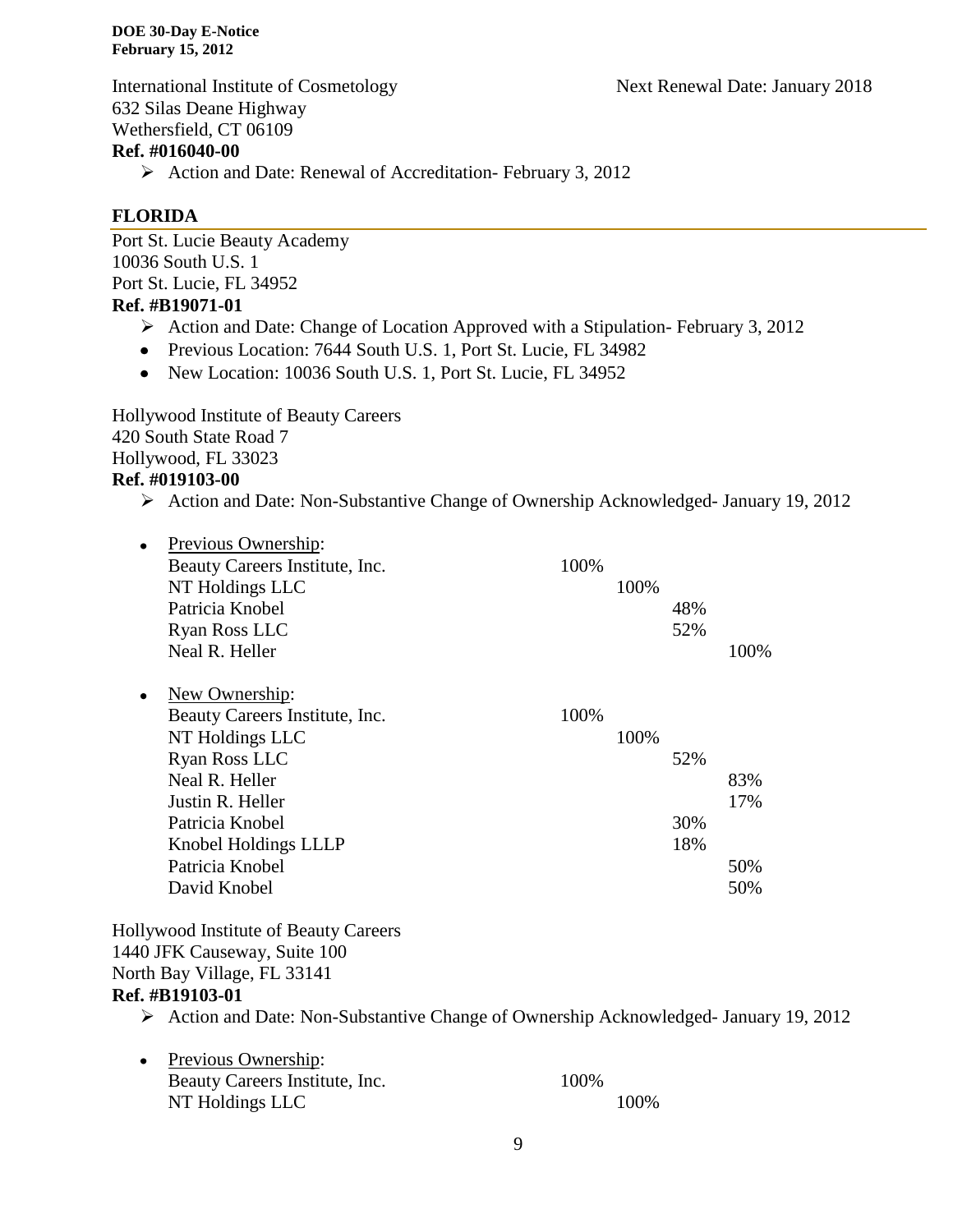| Patricia Knobel                                                                                                                                                                                                          |      |      | 48%              |                                   |
|--------------------------------------------------------------------------------------------------------------------------------------------------------------------------------------------------------------------------|------|------|------------------|-----------------------------------|
| Ryan Ross LLC                                                                                                                                                                                                            |      |      | 52%              |                                   |
| Neal R. Heller                                                                                                                                                                                                           |      |      |                  | 100%                              |
| New Ownership:<br>$\bullet$                                                                                                                                                                                              |      |      |                  |                                   |
| Beauty Careers Institute, Inc.                                                                                                                                                                                           | 100% |      |                  |                                   |
| NT Holdings LLC                                                                                                                                                                                                          |      | 100% |                  |                                   |
| Ryan Ross LLC                                                                                                                                                                                                            |      |      | 52%              |                                   |
| Neal R. Heller                                                                                                                                                                                                           |      |      |                  | 83%                               |
| Justin R. Heller                                                                                                                                                                                                         |      |      |                  | 17%                               |
| Patricia Knobel                                                                                                                                                                                                          |      |      | 30%              |                                   |
| Knobel Holdings LLLP                                                                                                                                                                                                     |      |      | 18%              |                                   |
| Patricia Knobel                                                                                                                                                                                                          |      |      |                  | 50%                               |
| David Knobel                                                                                                                                                                                                             |      |      |                  | 50%                               |
| Hollywood Institute of Beauty Careers                                                                                                                                                                                    |      |      |                  | Next Renewal Date: September 2017 |
| 1440 JFK Causeway, Suite 100                                                                                                                                                                                             |      |      |                  |                                   |
| North Bay Village, FL 33141<br>Ref. #B19103-01                                                                                                                                                                           |      |      |                  |                                   |
| $\triangleright$ Action and Date: Renewal of Accreditation and Addition of Program Approved with a Stipulation-<br>February 3, 2012                                                                                      |      |      |                  |                                   |
| New Program: Skin Care & Massage Therapy<br>$\bullet$                                                                                                                                                                    |      |      | 900 Clock Hours  |                                   |
| Florida Academy of Health & Beauty<br>2300 NW $9th$ Avenue<br>Wilton Manors, FL 33311                                                                                                                                    |      |      |                  | Next Renewal Date: September 2017 |
| Ref. #019104-00<br>Action and Date: Renewal of Accreditation- January 26, 2012                                                                                                                                           |      |      |                  |                                   |
| Paul Mitchell The School Fort Myers<br>9941 Interstate Commerce Drive<br>Fort Myers, FL 33907<br>Ref. #P32110-01<br>$\triangleright$ Action and Date: Provisional Branch Campus Accreditation Continued-February 3, 2012 |      |      |                  |                                   |
| Paul Mitchell The School Orlando<br>1271 Semoran Boulevard, Suite 131<br>Casselberry, FL 32707<br>Ref. #B54029-03                                                                                                        |      |      |                  |                                   |
| $\triangleright$ Action and Date: Addition of Program Approved-February 3, 2012                                                                                                                                          |      |      |                  |                                   |
| • New Program: Cosmetology                                                                                                                                                                                               |      |      | 1200 Clock Hours |                                   |
| Paul Mitchell The School Tampa<br>14210 North Nebraska Avenue<br>Tampa, FL 33613<br>Ref. #B54029-05                                                                                                                      |      |      |                  |                                   |
| $\triangleright$ Action and Date: Addition of Program Approved-February 3, 2012                                                                                                                                          |      |      |                  |                                   |
| New Program: Cosmetology                                                                                                                                                                                                 |      |      | 1200 Clock Hours |                                   |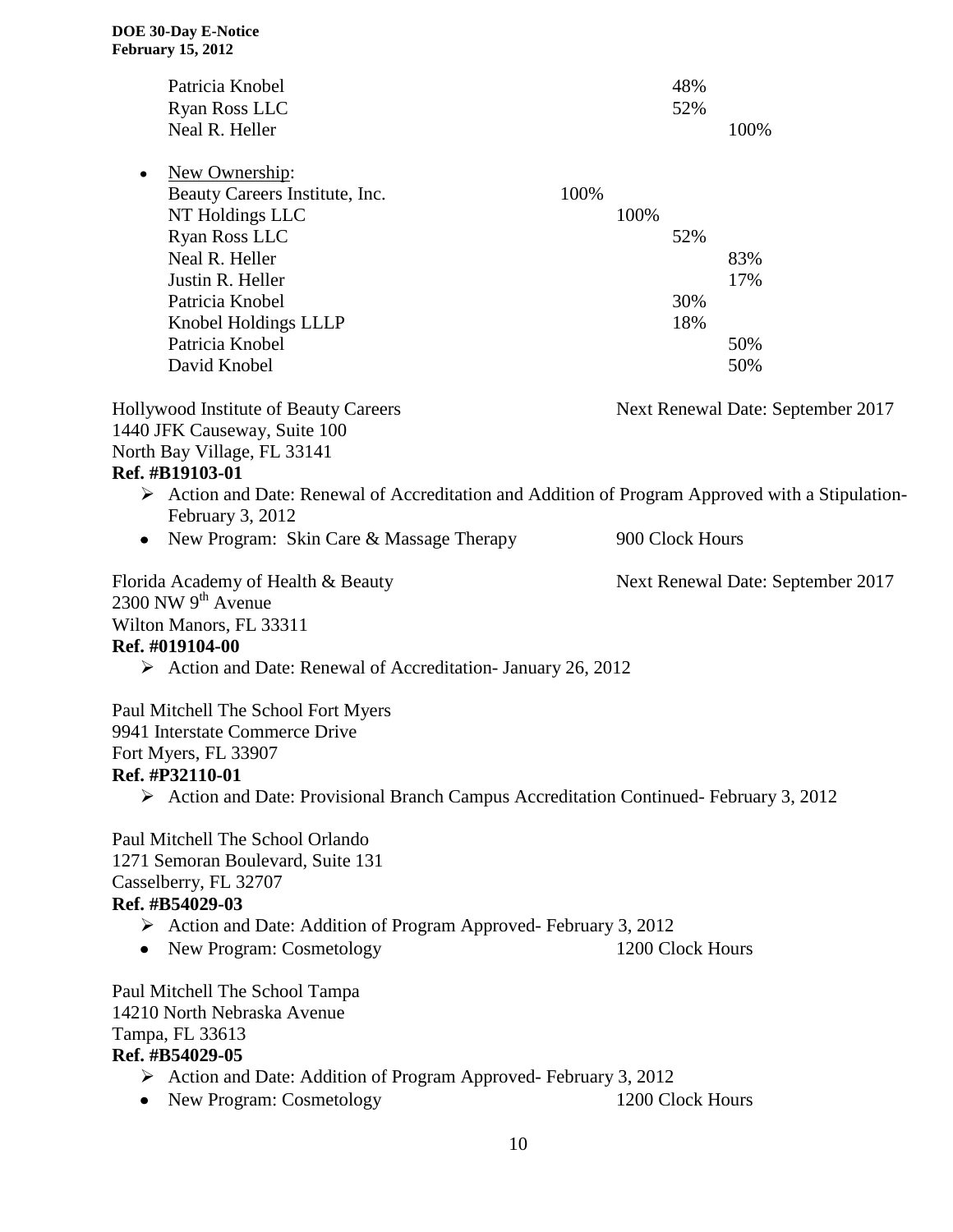# **GEORGIA**

Michael's School of Beauty- Augusta Campus Next Renewal Date: January 2018 1325 Augusta West Parkway, Suite C Augusta, GA 30909 **Ref. #020028-00**

# Action and Date: Renewal of Accreditation- February 3, 2012

Aveda Institute Atlanta 1745 Peatchtree Street Northeast, Suite A Atlanta, GA 30309 **Ref. #B28069-03**

- $\triangleright$  Action and Date: Change of Location Approved with a Stipulation-February 3, 2012
- Previous Location: 3402 Piedmont Road, Atlanta, GA 30305
- New Location: 1745 Peachtree Street Northeast, Suite A, Atlanta, GA 30309

### **IDAHO**

Paul Mitchell the School Boise Next Renewal Date: January 2018 1270 South Vinnell Way Boise, ID 83709 **Ref. #022023-00**

 $\triangleright$  Action and Date: Renewal of Accreditation- February 3, 2012

Cosmetology School of Arts & Sciences LLC Next Renewal Date: January 2018 529 Overland Avenue

Burley, ID 83318

# **Ref. #022026-00**

 $\triangleright$  Action and Date: Renewal of Accreditation- February 3, 2012

Oliver Finley Avenue of Cosmetology Next Renewal Date: January 2018 10222 West Fairview Avenue Boise, ID 83704 **Ref. #022029-00**  $\triangleright$  Action and Date: Renewal of Accreditation- February 3, 2012

### **ILLINOIS**

219 North State Street Litchfield, IL 62056 **Ref. #023027-00**

 $\triangleright$  Action and Date: Renewal of Accreditation- February 3, 2012

Cannella School of Hair Design 12943 Western Avenue Blue Island, IL 60406

### **Ref. #023055-00**

Action and Date: Institution Removed from Low Outcomes Monitoring (Licensure)– February 3, 2012

Tri- County Beauty Academy **Next Renewal Date: January 2018**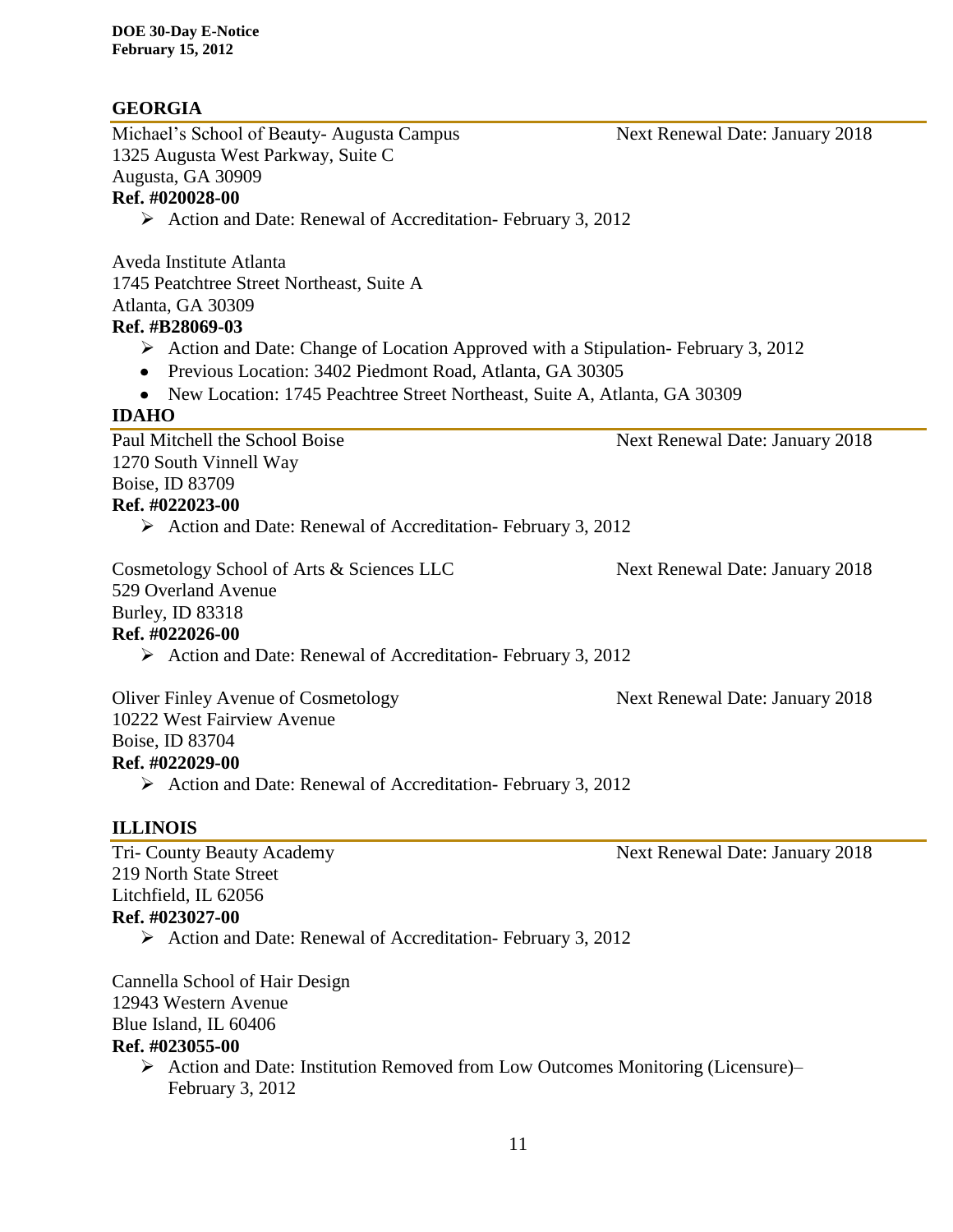Mr. John's School of Cosmetology, Esthetics & Nails Next Renewal Date: January 2018 1745 East Eldorado Decatur, IL 62521 **Ref. #023099-00**  $\triangleright$  Action and Date: Renewal of Accreditation- February 3, 2012 Bell Mar Beauty College 5717 West Cermak Cicero, IL 60804 **Ref. #023133-00**

 $\triangleright$  Action and Date: Change of Ownership Approved with a Stipulation-February 3, 2012

| 100% |
|------|
| 50%  |
| 50%  |
|      |
|      |
| 100% |
| 51%  |
| 49%  |
|      |

# **IOWA**

PCI Academy 309 Kitty Hawk Drive Ames, IA 50010 **Ref. #025026-00**

 $\triangleright$  Action and Date: Change of Ownership Approved with a Stipulation-February 3, 2012

| Previous Ownership:                      |      |        |
|------------------------------------------|------|--------|
| Professional Cosmetology Institute, Ltd. | 100% |        |
| Angela Torgeson                          |      | 44.21% |
| Mary Clare Lokken                        |      | 34.90% |
|                                          |      |        |
| New Ownership:                           |      |        |
| PCI Academy, Inc.                        | 100% |        |
| Angela Torgeson                          |      | 46.10% |
| Mary Clare Lokken                        |      | 42.13% |
|                                          |      |        |

### **KANSAS**

B-Street Design School of International Hair Styling- Manhattan 512 Poyntz Avenue Manhattan, KS 66502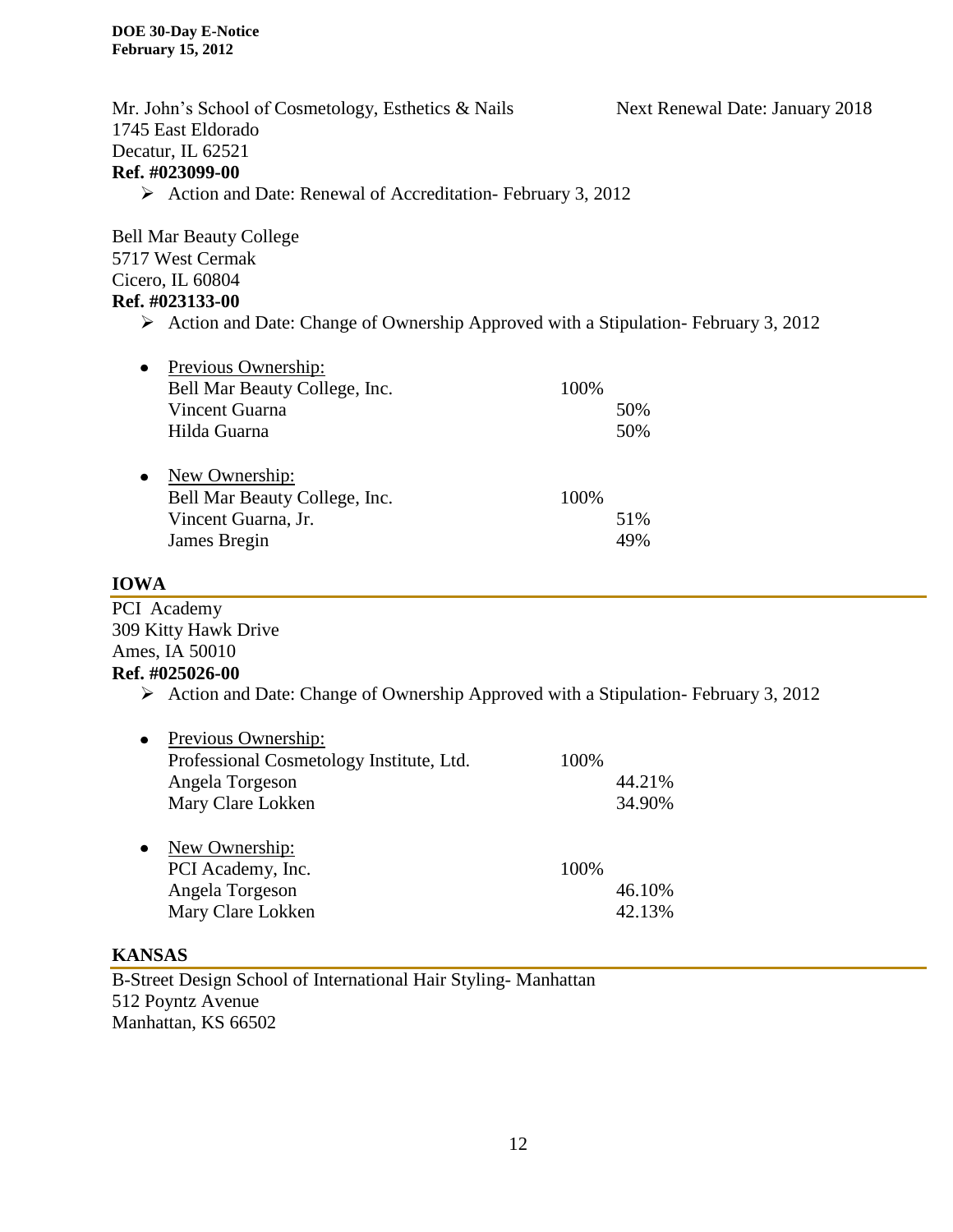### **Ref. #026005-00**

Action and Date: Change of Ownership Approved- January 31, 2012

| $\bullet$ | Previous Ownership:                                |      |        |
|-----------|----------------------------------------------------|------|--------|
|           | The Superior Company                               | 100% |        |
|           | <b>Joe Hancock</b>                                 |      | 65.70% |
|           | Mary Kay Mitchell                                  |      | 14.92% |
|           | <b>Bill Hancock</b>                                |      | 7.46%  |
|           | Kathleen Hancock                                   |      | 7.46%  |
|           | Carolyn Hancock                                    |      | 4.46%  |
|           |                                                    |      |        |
| ٠         | New Ownership:                                     |      |        |
|           | The Superior Company                               | 100% |        |
|           | <b>Joe Hancock Revocable Trust</b>                 |      | 35.08% |
|           | Carolyn Hancock Revocable Trust                    |      | 35.08% |
|           | Mary Kay Mitchell & James Mitchell Revocable Trust |      | 14.92% |
|           | Bill Hancock & Kathleen Hancock Revocable Trust    |      | 14.92% |

B-Street Design School of International Hair Styling- Lawrence 1601 West 23rd Street, Suite 204 Lawrence, KS 66046

# **Ref. #P26005-01**

Action and Date: Change of Ownership Approved- January 31, 2012

| $\bullet$ | Previous Ownership:  |        |
|-----------|----------------------|--------|
|           | The Superior Company | 100%   |
|           | Joe Hancock          | 65.70% |
|           | Mary Kay Mitchell    | 14.92% |
|           | <b>Bill Hancock</b>  | 7.46%  |
|           | Kathleen Hancock     | 7.46%  |
|           | Carolyn Hancock      | 4.46%  |

• New Ownership:

| The Superior Company<br>100\%                                |  |
|--------------------------------------------------------------|--|
| <b>Joe Hancock Revocable Trust</b><br>35.08%                 |  |
| 35.08%<br>Carolyn Hancock Revocable Trust                    |  |
| 14.92%<br>Mary Kay Mitchell & James Mitchell Revocable Trust |  |
| Bill Hancock & Kathleen Hancock Revocable Trust<br>14.92%    |  |

B-Street Design School of International Hair Styling- Lawrence 1601 West 23rd Street, Suite 204 Lawrence, KS 66046 **Ref. #P26005-01**

Action and Date: Provisional Branch Campus Accreditation Continued- February 3, 2012

B-Street Design School of International Hair Styling- Topeka 3602 SW Topeka Boulevard Topeka, KS 66611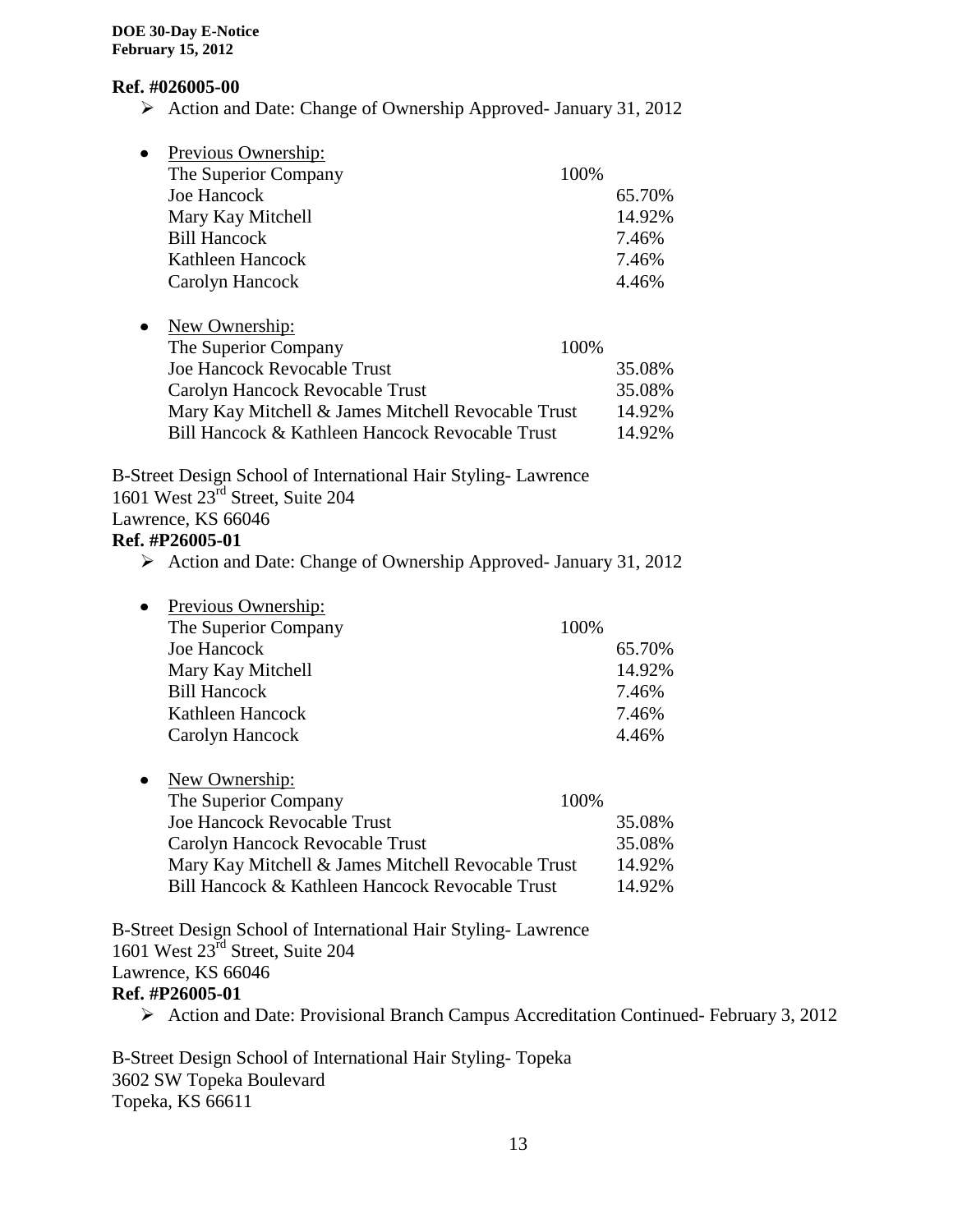### **Ref. #026030-00**

Action and Date: Change of Ownership Approved- January 31, 2012

| Previous Ownership:                                |      |        |
|----------------------------------------------------|------|--------|
| The Superior Company                               | 100% |        |
| Joe Hancock                                        |      | 65.70% |
| Mary Kay Mitchell                                  |      | 14.92% |
| <b>Bill Hancock</b>                                |      | 7.46%  |
| Kathleen Hancock                                   |      | 7.46%  |
| Carolyn Hancock                                    |      | 4.46%  |
| New Ownership:                                     |      |        |
| The Superior Company                               | 100% |        |
| <b>Joe Hancock Revocable Trust</b>                 |      | 35.08% |
| Carolyn Hancock Revocable Trust                    |      | 35.08% |
| Mary Kay Mitchell & James Mitchell Revocable Trust |      | 14.92% |
| Bill Hancock & Kathleen Hancock Revocable Trust    |      | 14.92% |

B-Street Design School of International Hair Styling- Wichita 1675 South Rock Road, Suite 101 Wichita, KS 67207

# **Ref. #B26030-01**

Action and Date: Change of Ownership Approved- January 31, 2012

| $\bullet$ | Previous Ownership:  |        |
|-----------|----------------------|--------|
|           | The Superior Company | 100%   |
|           | Joe Hancock          | 65.70% |
|           | Mary Kay Mitchell    | 14.92% |
|           | <b>Bill Hancock</b>  | 7.46%  |
|           | Kathleen Hancock     | 7.46%  |
|           | Carolyn Hancock      | 4.46%  |

• New Ownership:

| The Superior Company<br>100%                       |        |
|----------------------------------------------------|--------|
| <b>Joe Hancock Revocable Trust</b>                 | 35.08% |
| Carolyn Hancock Revocable Trust                    | 35.08% |
| Mary Kay Mitchell & James Mitchell Revocable Trust | 14.92% |
| Bill Hancock & Kathleen Hancock Revocable Trust    | 14.92% |

B-Street Design School of International Hair Styling- Overland Park 10324 Mastin Overland Park, KS 66212 **Ref. #B26030-02**

Action and Date: Change of Ownership Approved- January 31, 2012

| • Previous Ownership: |        |
|-----------------------|--------|
| The Superior Company  | 100\%  |
| Joe Hancock           | 65.70% |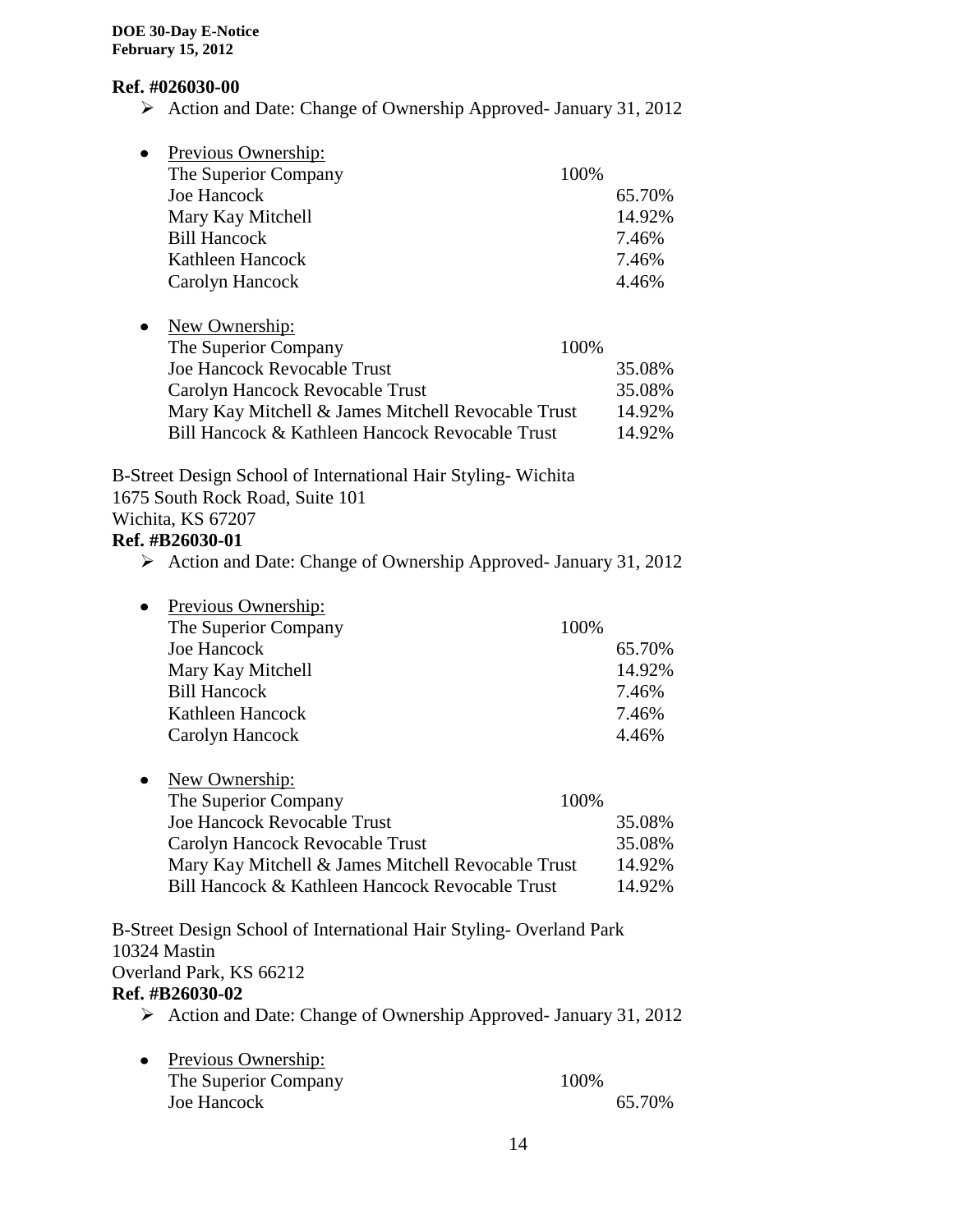| Mary Kay Mitchell<br><b>Bill Hancock</b><br>Kathleen Hancock<br>Carolyn Hancock                                                                                                                                          |      | 14.92%<br>7.46%<br>7.46%<br>4.46%                              |
|--------------------------------------------------------------------------------------------------------------------------------------------------------------------------------------------------------------------------|------|----------------------------------------------------------------|
| New Ownership:<br>The Superior Company<br><b>Joe Hancock Revocable Trust</b><br>Carolyn Hancock Revocable Trust<br>Mary Kay Mitchell & James Mitchell Revocable Trust<br>Bill Hancock & Kathleen Hancock Revocable Trust | 100% | 35.08%<br>35.08%<br>14.92%<br>14.92%                           |
| <b>KENTUCKY</b><br><b>Ezell's Cosmetology School</b><br>504 Maple Street<br>Murray, KY 42071<br>Ref. #027044-00<br>$\triangleright$ Action and Date: Change of Ownership Approved-February 3, 2012                       |      |                                                                |
| Previous Ownership:<br>Brenda J. Brown                                                                                                                                                                                   | 100% |                                                                |
| New Ownership:<br>Ezell's Cosmetology School LLC<br>Brenda J. Brown                                                                                                                                                      | 100% | 100%                                                           |
| <b>Empire Beauty School</b><br>151 Chenoweth Lane<br>Louisville, KY 40207<br>Ref. #027049-00                                                                                                                             |      | Next Renewal Date: January 2015<br>Previous Ref. $\#I11067-00$ |
| $\triangleright$ Action and Date: Initial Accreditation Granted-February 3, 2012<br><b>MARYLAND</b>                                                                                                                      |      |                                                                |
| Maryland Beauty Academy of Essex<br>505 Eastern Boulevard<br>Baltimore, MD 21221<br>Ref. #030013-00                                                                                                                      |      | Next Renewal Date: January 2018                                |
| $\triangleright$ Action and Date: Renewal of Accreditation-February 3, 2012                                                                                                                                              |      |                                                                |
| <b>Madison Institute of Cosmetology</b><br>2 Carroll Plaza Shopping Center<br>Westminster, MD 21157<br>Ref. #B30013-01                                                                                                   |      | Next Renewal Date: January 2018<br>Previous Ref. #P30013-01    |
| $\triangleright$ Action and Date: Full Branch Campus Accreditation Granted-February 3, 2012                                                                                                                              |      |                                                                |
| The Fila Academy, Inc.<br>$6220 \text{ F}$ Ditable II.                                                                                                                                                                   |      |                                                                |

6320-F Ritchie Highway Glen Burnie, MD 21061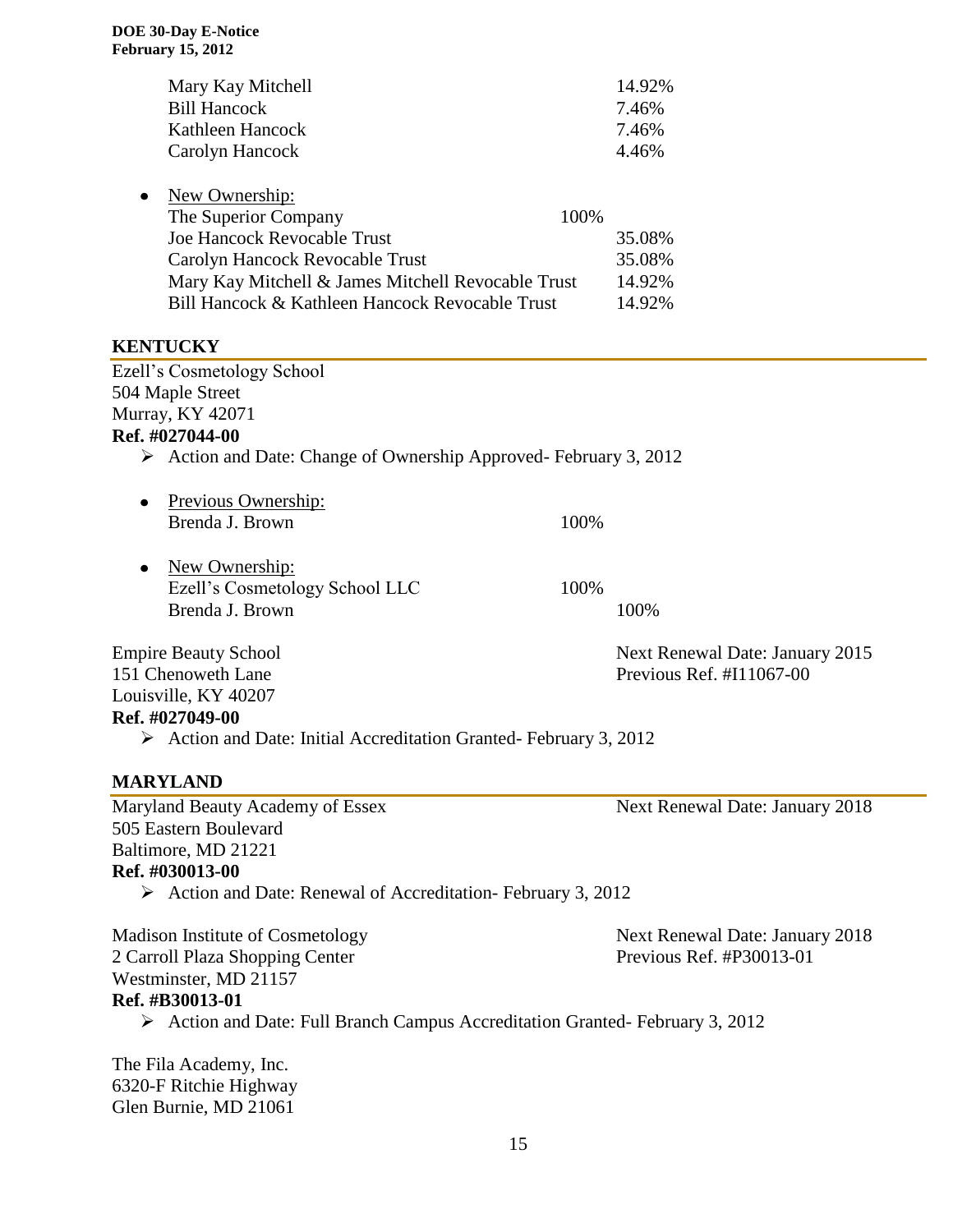### **Ref. #030037-00**

 $\triangleright$  Action and Date: Withdrawal of Accreditation with the Right to Appeal and Probation Continued-February 3, 2012

Baltimore, MD 21237

Regency Beauty Institute **Next Renewal Date: January 2014** 8660 Pulaski Highway Previous Ref. #P33013-64

# **Ref. #B33013-64**

Action and Date: Full Branch Campus Accreditation Granted- February 3, 2012

### **MASSACHUSETTS**

Brio Academy of Cosmetology 58 Pleasant Street Northampton, MA 01060 **Ref. #P16029-03**

- Action and Date: Change of Ownership Approved- January 26, 2012
- Previous Ownership: Northeast Cosmetology, Inc. 100% Mr. Stuart Arnheim 100%
- New Ownership: B&H Education, Inc. 100% B&H Education Holding LLC 100% ABRY Partner VI, L.P. 58.1%

Mansfield Beauty Schools, Inc. Next Renewal Date: January 2018 200 Parkingway Quincy, MA 02169 **Ref. #031012-00**

 $\triangleright$  Action and Date: Renewal of Accreditation- February 3, 2012

Ailano School of Cosmetology 541 West Street Brockton, MA 02301 **Ref. #031038-00**

 $\triangleright$  Action and Date: Institution Placed on Financial Monitoring-February 3, 2012

# **MICHIGAN**

In Session Arts of Cosmetology Beauty School Next Renewal Date: September 2017 7212 Gratiot Road, Suite D Saginaw, MI 48609 **Ref. #032109-00**

 $\triangleright$  Action and Date: Renewal of Accreditation- February 3, 2012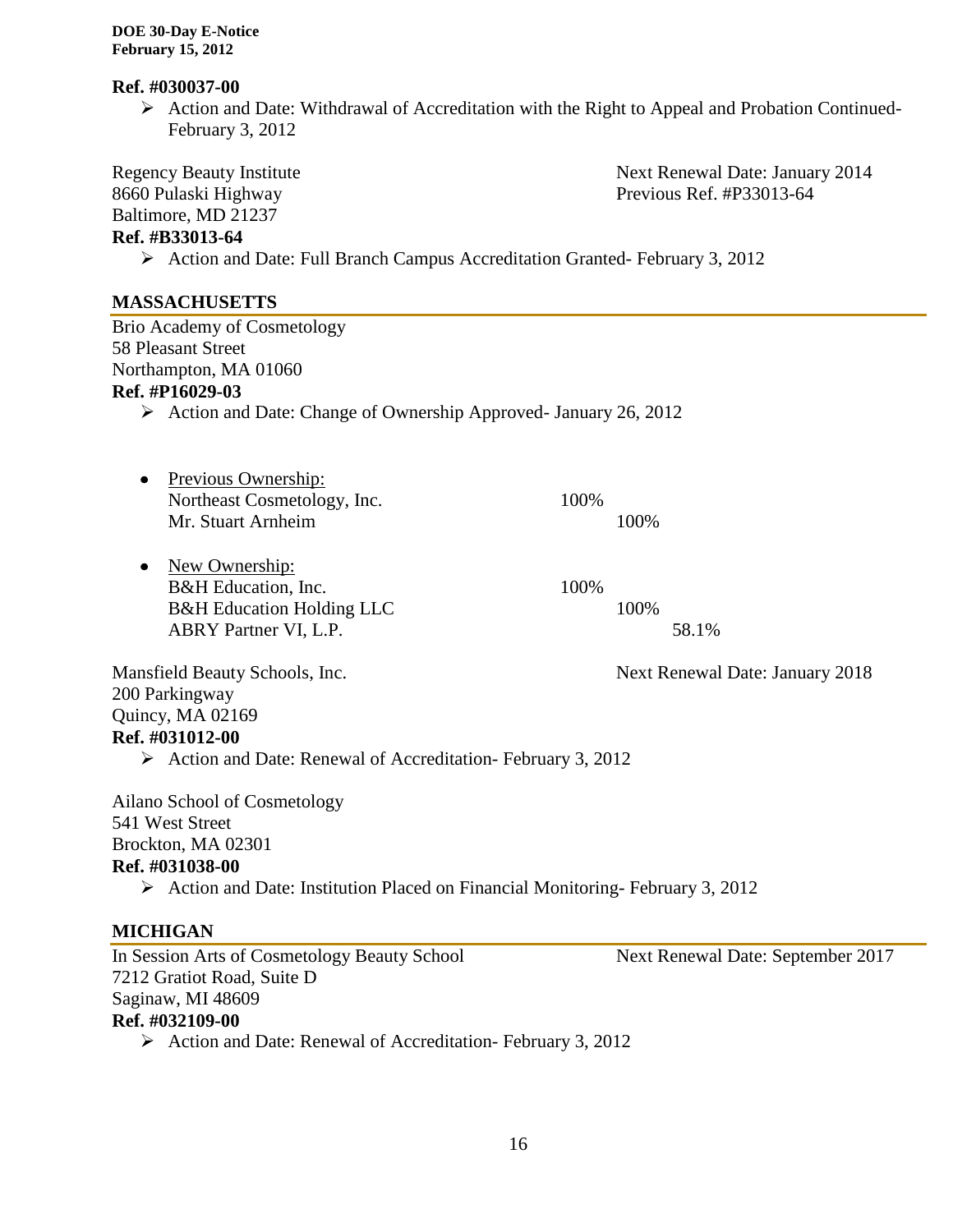Paul Mitchell The School Great Lakes Next Renewal Date: September 2017 2950 Lapeer Road Port Huron, MI 48060 **Ref. #032110-00**  $\triangleright$  Action and Date: Renewal of Accreditation- February 3, 2012

Regency Beauty Institute Next Renewal Date: January 2014 3415 East Saginaw Street, Suite E Previous Ref. #P33013-67 Lansing, MI 48912 **Ref. #B33013-67**

Action and Date: Full Branch Campus Accreditation Granted- February 3, 2012

### **MINNESOTA**

PCI Academy, Inc. 4411 Winnetka Avenue North New Hope, MN 55428

### **Ref. #B25026-01**

 $\triangleright$  Action and Date: Change of Ownership Approved with a Stipulation-February 3, 2012

| Previous Ownership:                      |      |        |
|------------------------------------------|------|--------|
| Professional Cosmetology Institute, Ltd. | 100% |        |
| Angela Torgeson                          |      | 44.21% |
| Mary Clare Lokken                        |      | 34.90% |
|                                          |      |        |
| New Ownership:                           |      |        |
| PCI Academy, Inc.                        | 100% |        |
| Angela Torgeson                          |      | 46.10% |
| Mary Clare Lokken                        |      | 42.13% |
|                                          |      |        |

### **MISSOURI**

Paris II Educational Center 6840 North Oak Trafficway Gladstone, MO 64118

### **Ref. #035066-00**

 $\triangleright$  Action and Date: Institution Removed from Financial Monitoring-February 3, 2012

Advance Beauty College Wentzville Previous Ref. #A35068-03 982 Wentzville Parkway Wentzville, MO 63385 **Ref. #P35068-03** Action and Date: Provisional Branch Campus Accreditation Granted- February 3, 2012 Missouri College of Cosmetology North-South Previous ref. #035093-00 3636-3640 South Campbell Branch of. #035091-00 Springfield, MO 65807 **Ref. #B35091-01**

 $\triangleright$  Action and Date: Re-designation Main to Branch Approved- February 3, 2012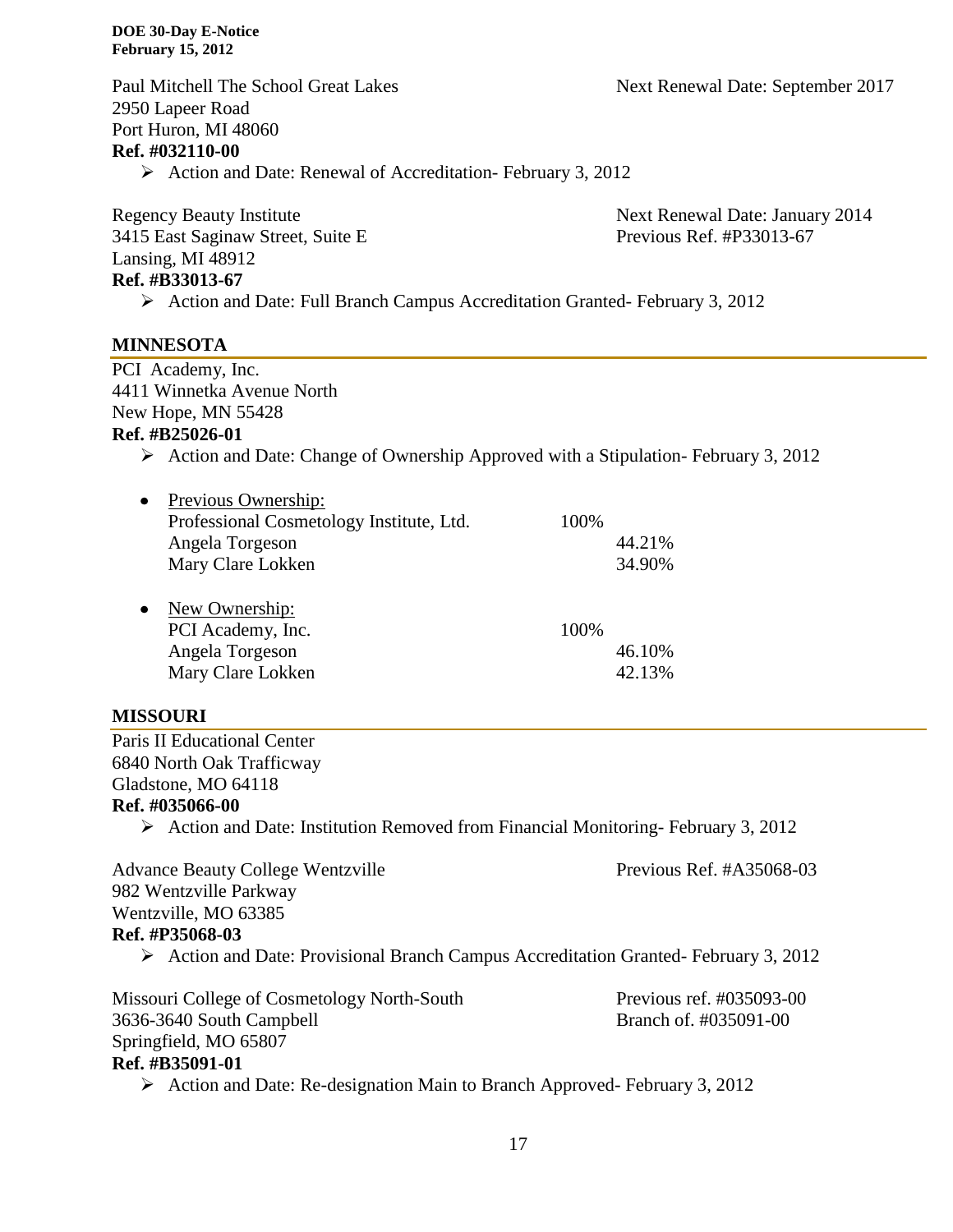Missouri College of Cosmetology North- South Next Renewal Date: September 2014 3636-3640 South Campbell Springfield, MO 65807 **Ref. #B35091-01**

 $\triangleright$  Action and Date: Renewal of Accreditation- February 3, 2012

Missouri College of Cosmetology North-South Previous ref. #035094-00 1215 East Mt. Gilead Road Branch of #035091-00 Bolivar, MO 65613 **Ref. #B35091-02**

 $\triangleright$  Action and Date: Re-designation Main to Branch Approved- February 3, 2012

Missouri College of Cosmetology North- South Next Renewal Date: September 2014 1215 East Mt. Gilead Road Bolivar, MO 65613 **Ref. #B35091-02**

 $\triangleright$  Action and Date: Renewal of Accreditation- February 3, 2012

### **NEW HAMPSHIRE**

\*Michael's School of Hair Design & Esthetics- Paul Mitchell Partner School The Bedford Mall 79-6 South River Road Bedford, NH 03110 **Ref. #039006-00**

Action and Date: Notification of Address Change Acknowledged- February 2, 2012

**\* This letter acknowledges a change of the institution's postal/mailing address and not a change in the physical location of the institution.**

### **NEW YORK**

MarJon School of Beauty, Ltd. 144 Main Street Lockport, NY 14094 **Ref. #P42074-02** Action and Date: Provisional Branch Campus Accreditation Continued- February 3, 2012

Aveda Institute New York 233 Spring Street New York, NY 10013 **Ref. #042108-00**

- $\triangleright$  Action and Date: Change of Name Approved with a Stipulation-February 3, 2012
- Previous Name: Aveda Institute, Inc.
- New Name: Aveda Institute New York

### **NORTH CAROLINA**

\*The Hair Design School 7740 North Point Boulevard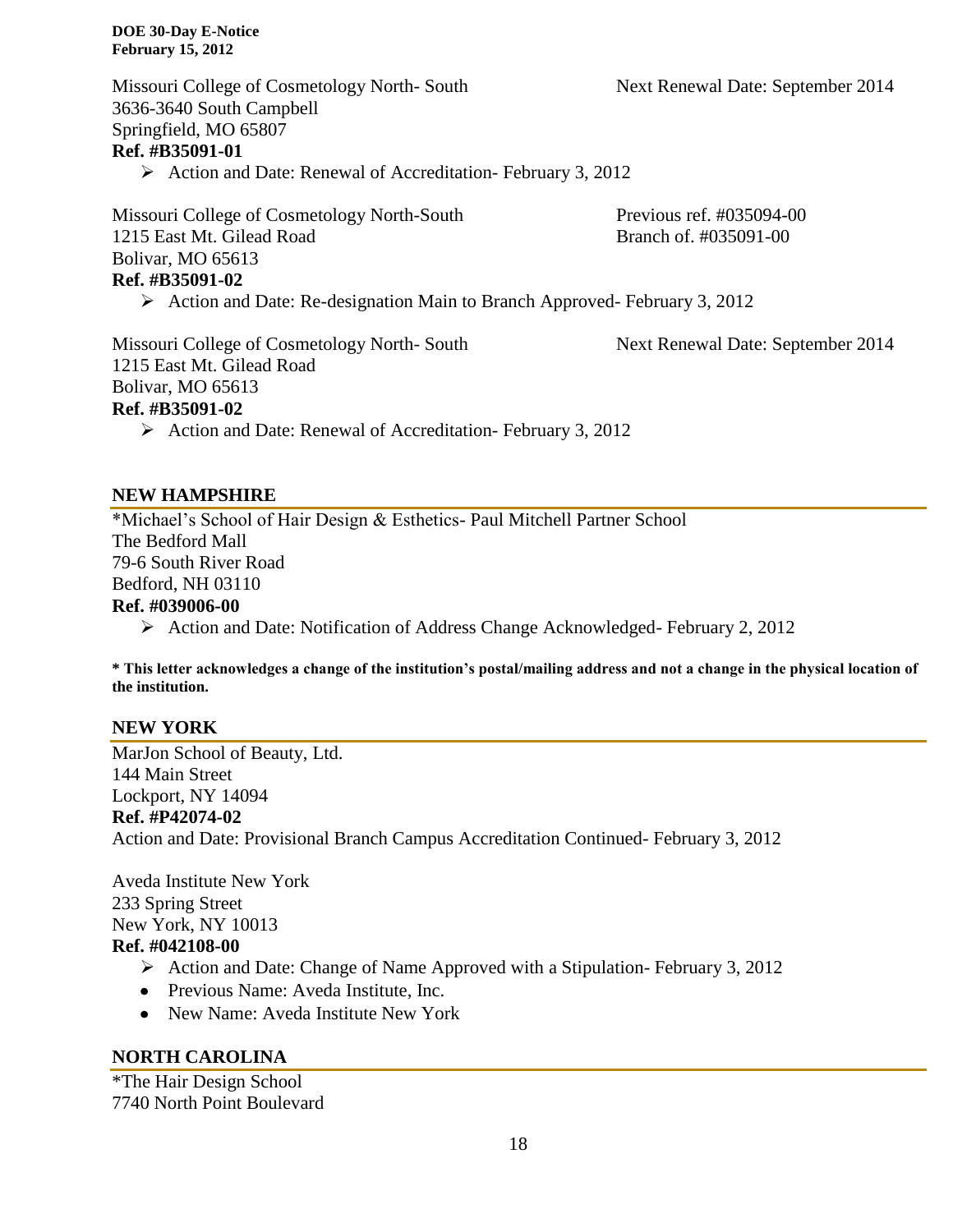Winston-Salem, NC 27106 **Ref. #B24043-01** Action and Date: Notification of Address Change Acknowledged- January 26, 2012

**\* This letter acknowledges a change of the institution's postal/mailing address and not a change in the physical location of the institution.**

### **NORTH DAKOTA**

JZ Trend Academy a Paul Mitchell Partner School Next Renewal Date: January 2018 1320 Tacoma Avenue Bismarck, ND 58504 **Ref. #044013-00**

# $\triangleright$  Action and Date: Renewal of Accreditation- February 3, 2012

### **OHIO**

Ohio State Beauty Academy LLC 1760 North Eastown Road Lima, OH 45807

# **Ref. #045015-00**

- $\triangleright$  Action and Date: Change of Location Approved-February 3, 2012
- Previous Location: 57 Town Square, Lima, OH 45801
- New Location: 1760 North Eastown Road, Lima, OH 45807

Cisoria Academy of Cosmetology LLC 20880 Southgate Park Maple Heights, OH 44137 **Ref. #045112-00**

Action and Date: Relinquishment of Accreditation- January 26, 2012

### **OKLAHOMA**

The Academy of Hair Design 11920 North May Avenue Oklahoma, OK 73120 **Ref. #046068-00**

 $\triangleright$  Action and Date: Change of Ownership Approved- January 25, 2012

| Previous Ownership:             |      |      |        |
|---------------------------------|------|------|--------|
| The Academy of Hair Design LLC  | 100% |      |        |
| Duncan Brothers Salon Unlimited |      | 100% |        |
| Bob Duncan & Sons, Inc.         |      |      | 33.33% |
| Ronald & Jean Ann Duncan        |      |      | 100\%  |
| RTB, Inc.                       |      |      | 33.33% |
| <b>Rick Bennett</b>             |      |      | 100\%  |
| James R. Gitthens               |      |      | 33.33% |
|                                 |      |      |        |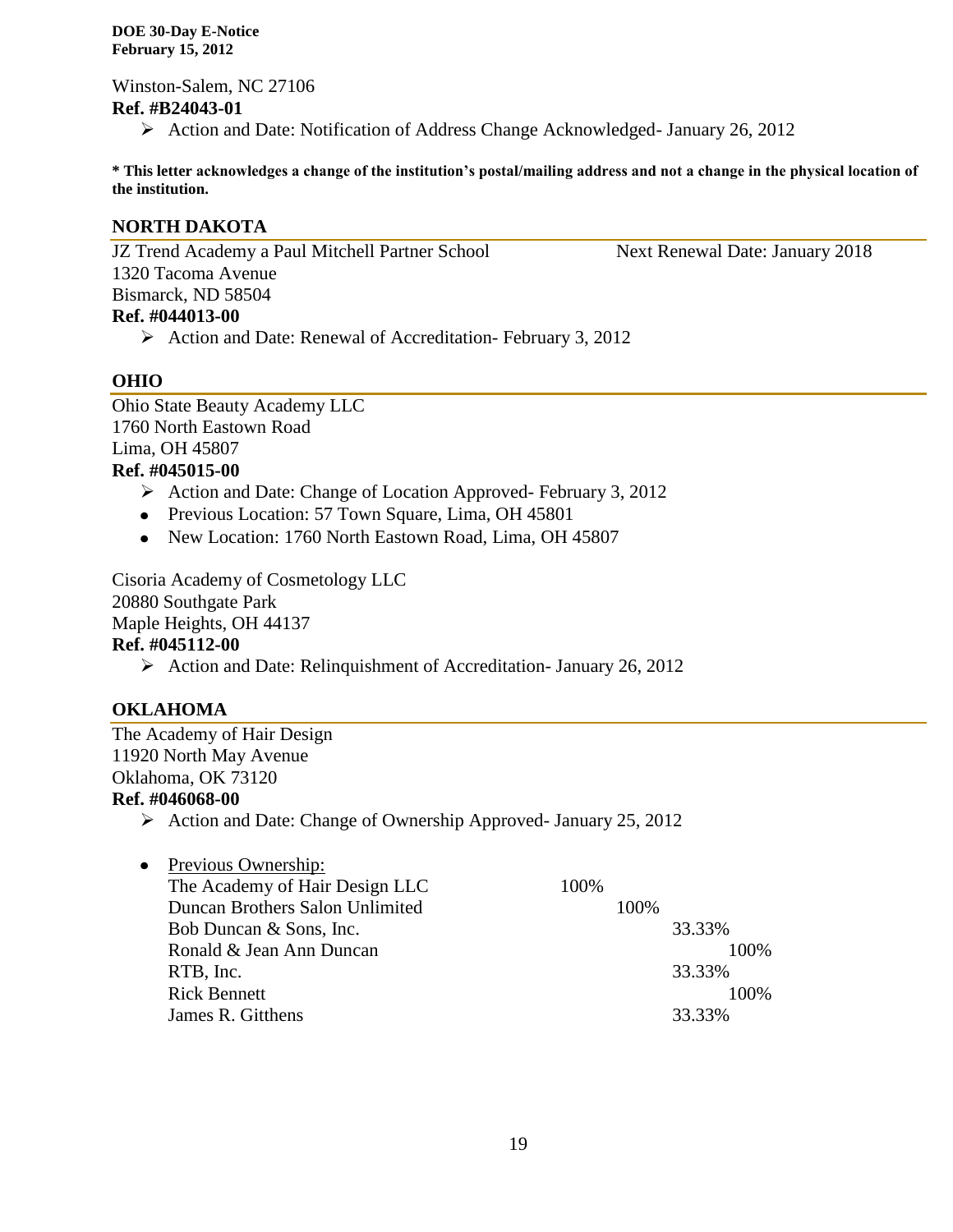• New Ownership:

| The Academy of Hair Design LLC  | 100%   |  |
|---------------------------------|--------|--|
| Duncan Brothers Salon Unlimited | 100%   |  |
| Bob Duncan & Sons, Inc.         | 33.33% |  |
| <b>Ronald Duncan</b>            | 50%    |  |
| Jean Ann Duncan                 | 50%    |  |
| RTB, Inc.                       | 33.33% |  |
| <b>Rick Bennett</b>             | 100%   |  |
| James R. Gitthens Family Trust  | 33.33% |  |
| James R. Gitthens Trustee       | 100\%  |  |

**OREGON**

Northwest College Next Renewal Date: January 2018 8307 Southeast Monterey Avenue Clackamas, OR 97086 **Ref. #047009-00**

Action and Date: Renewal of Accreditation- February 3, 2012

# **PENNSYLVANIA**

Beaver Falls Beauty Academy **Next Renewal Date: January 2018**  $720$   $13^{\text{th}}$  Street Beaver Falls, PA 15010 **Ref. #048032-00**

Action and Date: Renewal of Accreditation- February 3, 2012

50 East Butler Pike

Ambler, PA 19002

# **Ref. #048075-00**

 Action and Date: Renewal of Accreditation with a Recommendation for Improvement- February 3, 2012

6912 Frankford Avenue

Philadelphia, PA 19135

# **Ref. #B48075-01**

 $\triangleright$  Action and Date: Renewal of Accreditation with a Recommendation for Improvement- February 3, 2012

# **PUERTO RICO**

Modern Hairstyling Institute Dr. Veve 57 Bayamon, PR 00961 **Ref. #062052-00**

- Action and Date: Non-Substantive Expansion of Campus Acknowledged- January 26, 2012
- Expanded Campus Facility: 4 Degetau Street, Corner of Betances Street, Bayamon, PR 00961

American Beauty Academy 1986 1997 Next Renewal Date: May 2016

The Vision Academy Next Renewal Date: May 2016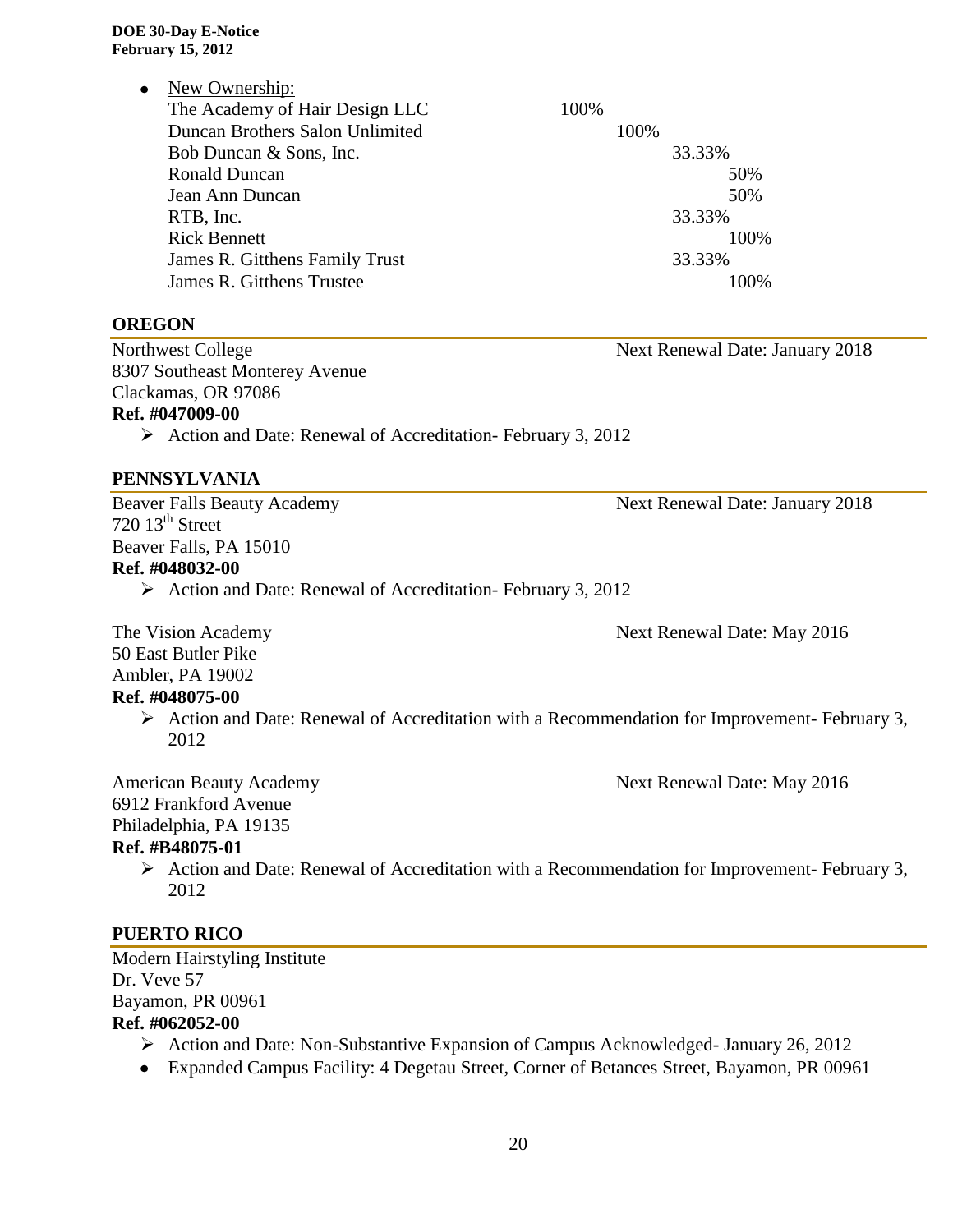# **SOUTH CAROLINA**

Columbia Academy of Cosmetology 1221 Sunset Boulevard West Columbia, SC 29169 **Ref. #P43037-02** Action and Date: Provisional Branch Campus Accreditation Continued- February 3, 2012

### **TENNESSEE**

8000 US Highway 64, Suite 108 Bartlett, TN 38113 **Ref. #B28079-02**

 $\triangleright$  Action and Date: Renewal of Accreditation- February 3, 2012

Paul Mitchell the School Knoxville 8330 Kingston Pike Knoxville, TN 37919 **Ref. #052005-00**

- $\triangleright$  Action and Date: Change of Location Approved-February 3, 2012
- Previous Location: 120 Center Park Drive, Knoxville, TN 37922
- New Location: 8330 Kingston Pike, Knoxville, TN 37919

International Barber & Style College LLC Next Renewal Date: May 2014 3744 Annex Avenue, Suite A2 Nashville, TN 37209 **Ref. #052055-00**

# Action and Date: Renewal of Accreditation and Financial Monitoring Continued- February 3, 2012

Tennessee Career Institute 1412 Trotwood Avenue, Suite #1 Columbia, TN 38401 **Ref. #052063-00**

- Action and Date: Addition of New Program Approved- February 3, 2012
- New Program: Massage Therapy 750 Clock Hours

Nashville Barber and Style Academy 2603 Jefferson Street Nashville, TN 37208 **Ref. #052071-00**

### Action and Date: Change of Ownership Approved- February 3, 2012

• Previous Ownership: Melvin Smith 100% • New Ownership: Nashville Barber and Style Academy, Inc. 100% Melvin Smith 100%

Paul Mitchell the School Memphis Next Renewal Date: September 2016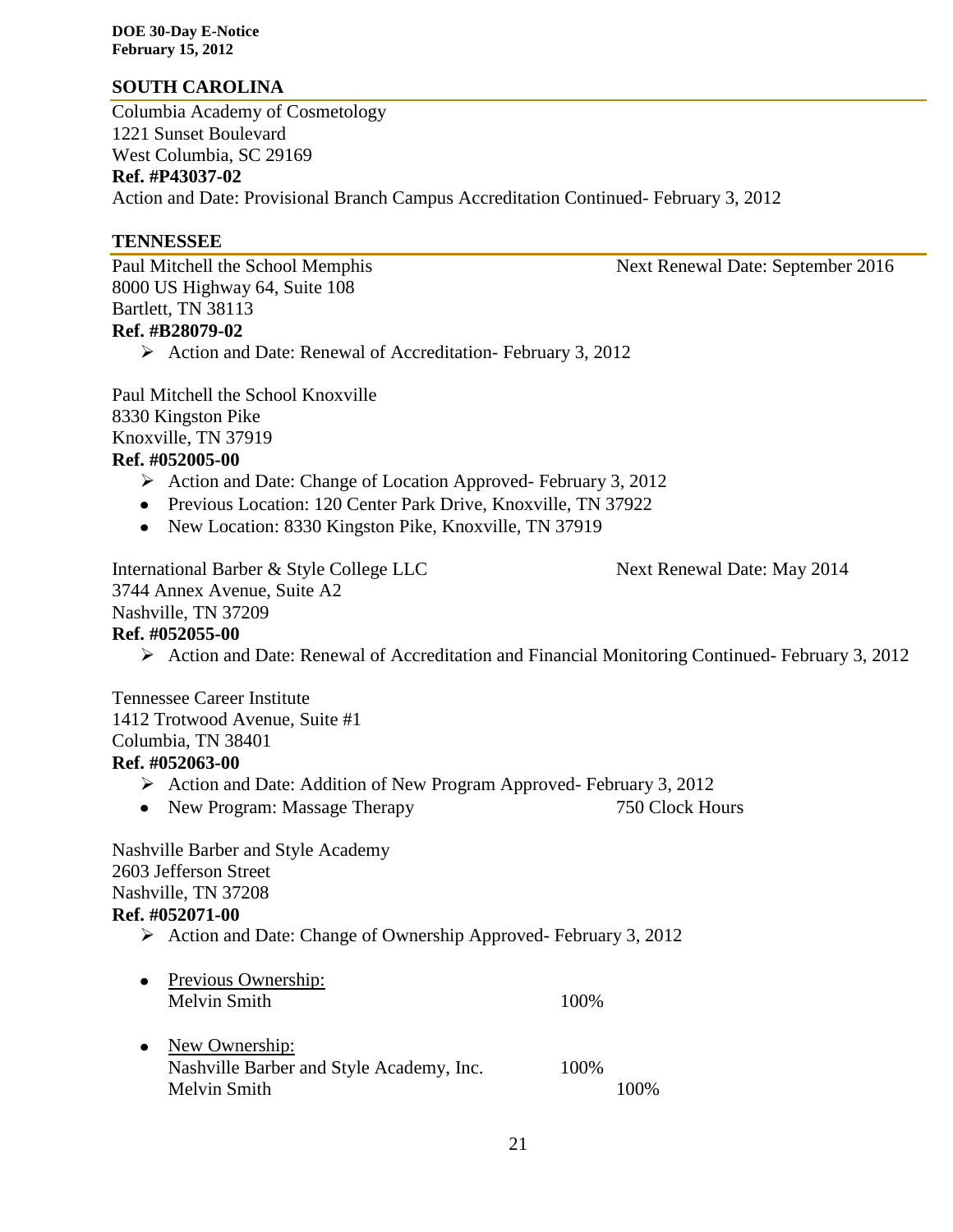# **TEXAS**

North West Beauty School 6770 Antoine Drive Houston, TX 77091 **Ref. #053190-00**

> Action and Date: Withdrawal of Accreditation with the Right to Appeal; Probation Continued-February 3, 2012

# **UTAH**

Beautiful You School of Nail Technology Next Renewal Date: January 2015 2092 West Cross Hollow Road Previous Ref. #I09114-00 Cedar City, UT 84720 **Ref. #054067-00**

Action and Date: Initial Accreditation Granted- February 3, 2012

Bonnie Joseph Academy of Cosmetology & Barbering 164 South Main Street Heber City, UT 84032

# **Ref. #I09110-00**

- Action and Date: Change of Name Approved- February 3, 2012
- Previous Name: Bonnie Joseph Academy of Cosmetology
- New Name: Bonnie Joseph Academy of Cosmetology & Barbering
- New Alternate Name: Bonnie Joseph Academy

### **VIRGINIA**

11740 Sudley Manor Drive Previous Ref. #P33013-71 Manassas, VA 20109

Regency Beauty Institute Regency Beauty Institute Next Renewal Date: January 2014

# **Ref. #B33013-71**

Action and Date: Full Branch Campus Accreditation Granted- February 3, 2012

Staunton School of Cosmetology, Inc. 128 East Beverly Street Staunton, VA 24401

### **Ref. #056009-00**

 Action and Date: Change of Ownership Visit Acknowledged and Accreditation Continued- February 3, 2012

Luckes Beauty Academy Next Renewal Date: January 2014 838 J. Clyde Morris Boulevard Previous Ref. #I10076-00 Newport News, VA 23601

### **Ref. #056062-00**

 $\triangleright$  Action and Date: Initial Accreditation Granted- February 3, 2012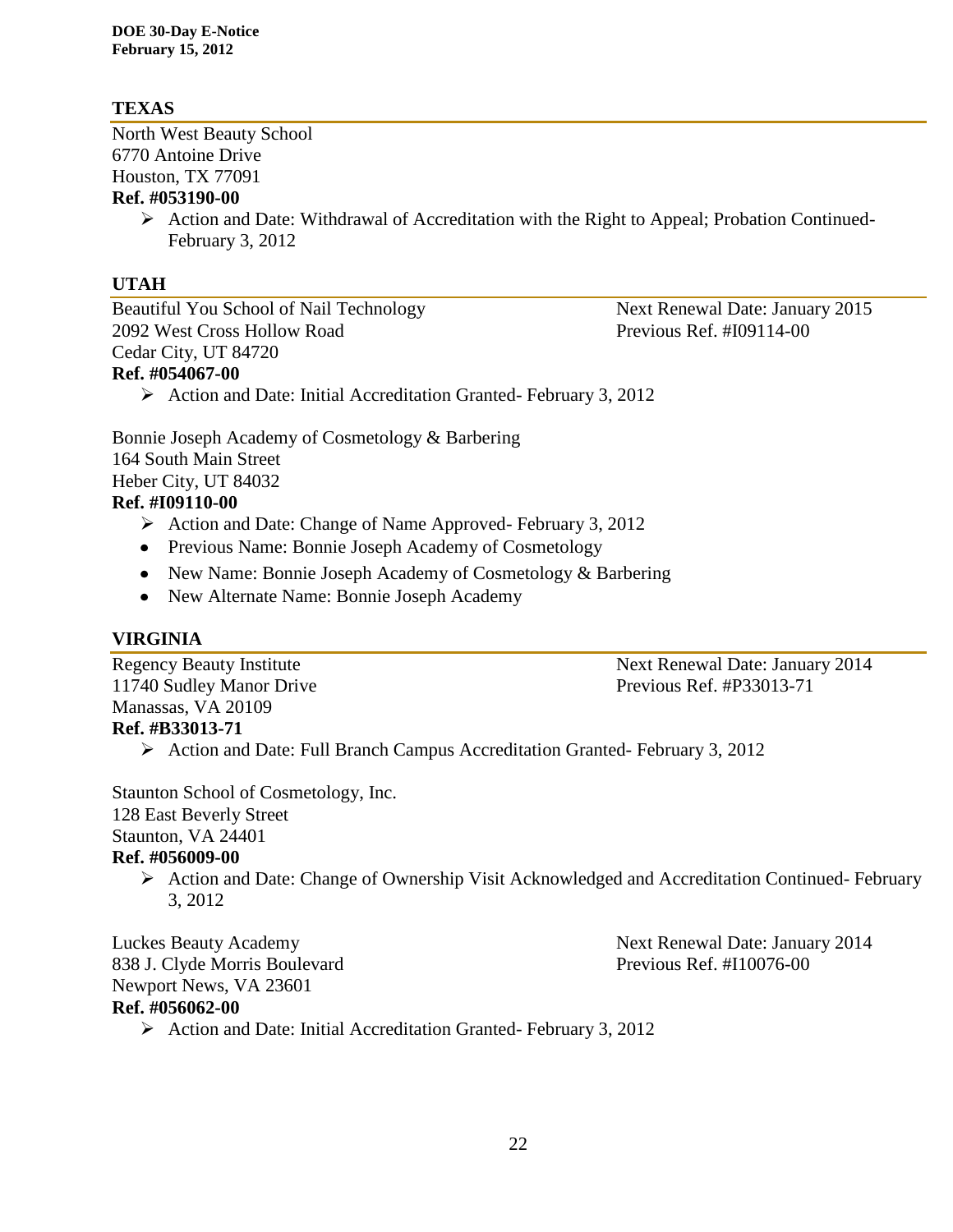# **WEST VIRGINIA**

Clarksburg Beauty Academy & School of Massage Therapy Next Renewal Date: January 2018 120 South Third Street Clarksburg, WV 26301 **Ref. #058006-00**

 $\triangleright$  Action and Date: Renewal of Accreditation- February 3, 2012

Morgantown Beauty College, Inc. 276 Walnut Street Morgantown, WV 26505 **Ref. #058013-00**

 $\triangleright$  Action and Date: Institution Removed from Financial Monitoring-February 3, 2012

# **WISCONSIN**

Empire Beauty School Next Renewal Date: January 2018 1034 South 18<sup>th</sup> Street Manitowoc, WI 54220 **Ref. #059029-00**

 $\triangleright$  Action and Date: Renewal of Accreditation- February 3, 2012

Empire Beauty School **Next Renewal Date: January 2018** 525 North Westhill Boulevard Appleton, WI 54914

### **Ref. #B59029-01**

 $\triangleright$  Action and Date: Renewal of Accreditation- February 3, 2012

Gill-Tech Academy of Hair Design Next Renewal Date: January 2018 230 South McCarthy Road Appleton, WI 54914 **Ref. #059030-00**

 $\triangleright$  Action and Date: Renewal of Accreditation- February 3, 2012

First Class Cosmetology School 306 State Street Beloit, WI 53511

# **Ref. #059046-00**

- $\triangleright$  Action and Date: Change of Location Approved- February 3, 2012
- Previous Location: 322 State Street, Beloit, WI 53511
- New Location: 306 State Street, Beloit, WI 53511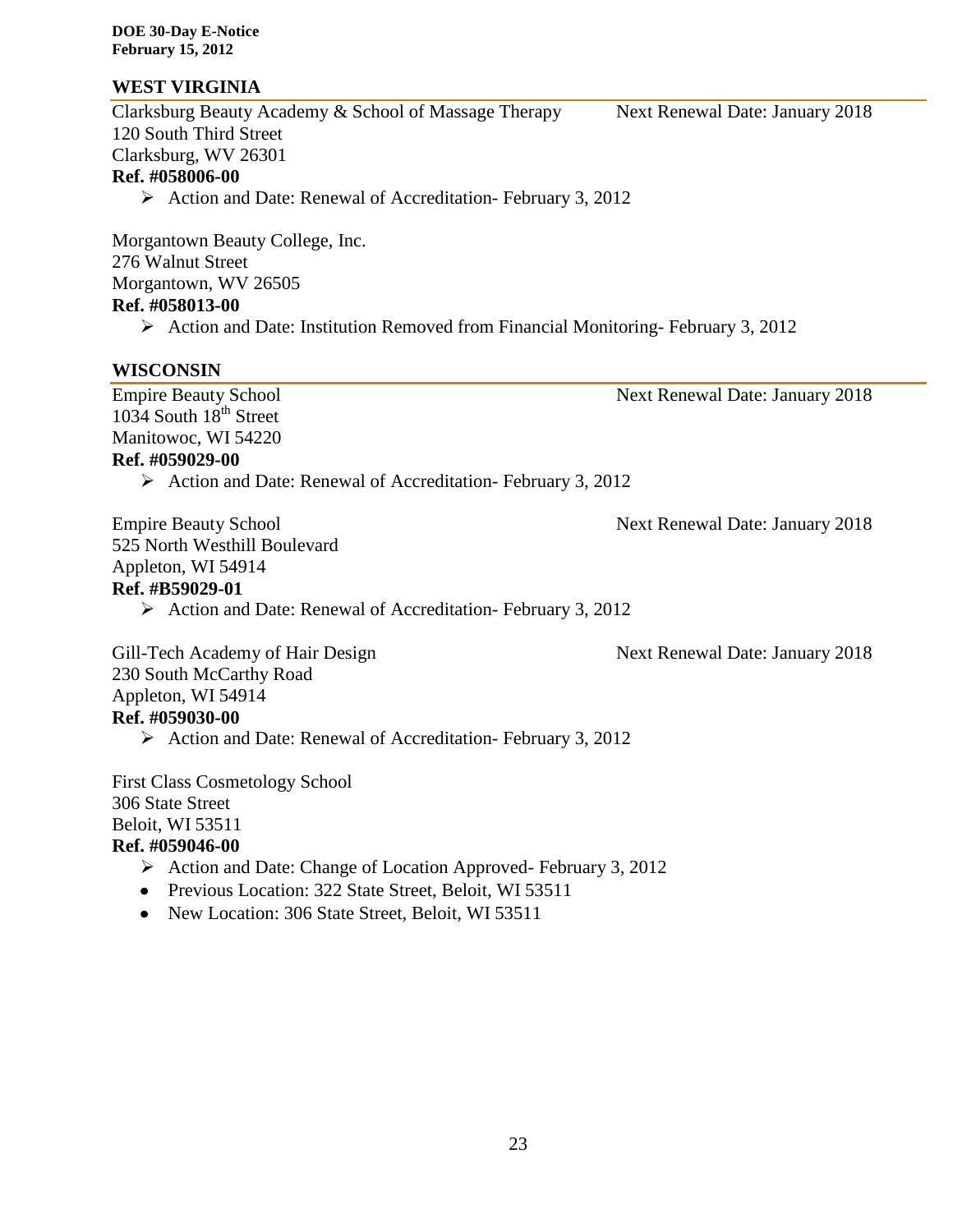### **To The Following:**

# **United States Department of Education**

- 箥 Ms. Kathleen Hochhalter, Special Assistant, Administrative Actions & Appeals Division
- **MS. Mary Gust, Director, Administrative Actions & Appeals Division**
- **Ms.** Carol Griffiths, Accreditation & State Liaison Office-Washington, DC
- **Department of Education Accreditation Division, USDOE- Washington, DC**
- Side. Ms. Cathy Sheffield, Accreditation & State Liaison Office, USDOE – Washington, DC
- **Ms. Rachael Shultz, Accreditation and State Liaison Office, USDOE Washington, DC**
- **Ms. Lauren Pope, Administrative Actions and Appeals Services Group- Washington, DC**
- **MS. Patrice Fleming, Team Leader, School Participation Team Boston/New York**
- Ms. Betty Coughlin, Area Case Director, School Participation Team Boston/New York
- Ms. Tracy Nave, Team Leader, School Participation Team Boston/New York
- **Mr.** Christopher Curry, Team Leader, School Participation Team-Boston/New York
- **Ms. Martina Fernandez-Rosario, Acting Area Case Director, School Participation-**
- **San Francisco/Seattle**
- **MS. Kerry O'Brien, Team Leader, School Participation Team Denver**
- **Mr. Michael Frola, Area Case Director, School Participation Team Philadelphia**
- Ms. Nancy Paula Gifford, Area Case Director, School Participation Team Philadelphia
- **Mr. Jesus Moya, Area Case Director, School Participation Team Dallas**
- **Ms. Kim Peeler, Team Leader, School Participation Team- Dallas**
- **Ms.** Cynthia Thorton, Area Case Director for Region 6, School Participation Team- Dallas
- **Mr.** Christopher Miller, Team Leader, School Participation Team Atlanta
- **Mr.** Charles Engstrom, Area Case Director, School Participation Team Atlanta
- Mr. Ralph Lobosco, Area Case Director, School Participation Team Kansas City
- **Mr.** Douglas Parrott, Area Case Director, School Participation Team Chicago
- Ms. Carolyn White, Team Director, School Participation Team South Central

# **Accreditors**

- **Mr. Roger J. Williams, Executive Director, ACCET**
- **Dr.** Michale McComis, Ed. D. Executive Director, ACCSCT
- **Dr.** Albert Gray, Ph. D, Executive Director, ACICS
- **Dr.** Gary Puckett, Executive Director, COE

# **State Authorities**

- Sila Mr. Bob McKee, AL State Board of Cosmetology, Montgomery, AL
- Ms. Theresa Bunch, AZ State Board of Cosmetology, Tempe, AZ
- **Ms. Kelli Kersey, AR Department of Health (Section Chief, Cosmetology), Little Rock, AR**
- Mr. Charles Kirkpatrick, AR State Board of Barber Examiners, Little Rock, AR
- Ms. Kristy Underwood, CA Board of Barbering & Cosmetology, Sacramento, CA
- Ms. Christine Jones, CA Board of Barbering & Cosmetology, Sacramento, CA
- Ms. Pamela Goens, CO Office of Barber & Cosmetology Licensure, Denver, CO
- Ms. Janet Brancifort, CT Examining Board for Barbers, Hairdressers, & Cosmeticians, Hartford, CT
- **Ms.** Judy Letterman, DE Board of Cosmetology & Barbering, Dover, DE
- **Mr.** Clifford Cooks, DC Department of Consumer & Regulatory Affairs, Washington, DC
- Ms. Robyn Barineau, FL State Board of Cosmetology & Barbers Board, Tallahassee, FL
- Mr. Eric Lacefield, GA State Board of Cosmetology & GA Board of Barbers, Macon, GA
- **Ms. Margaret Guerrero, Guam Board of Barbering & Cosmetology, Mangilao, Guam**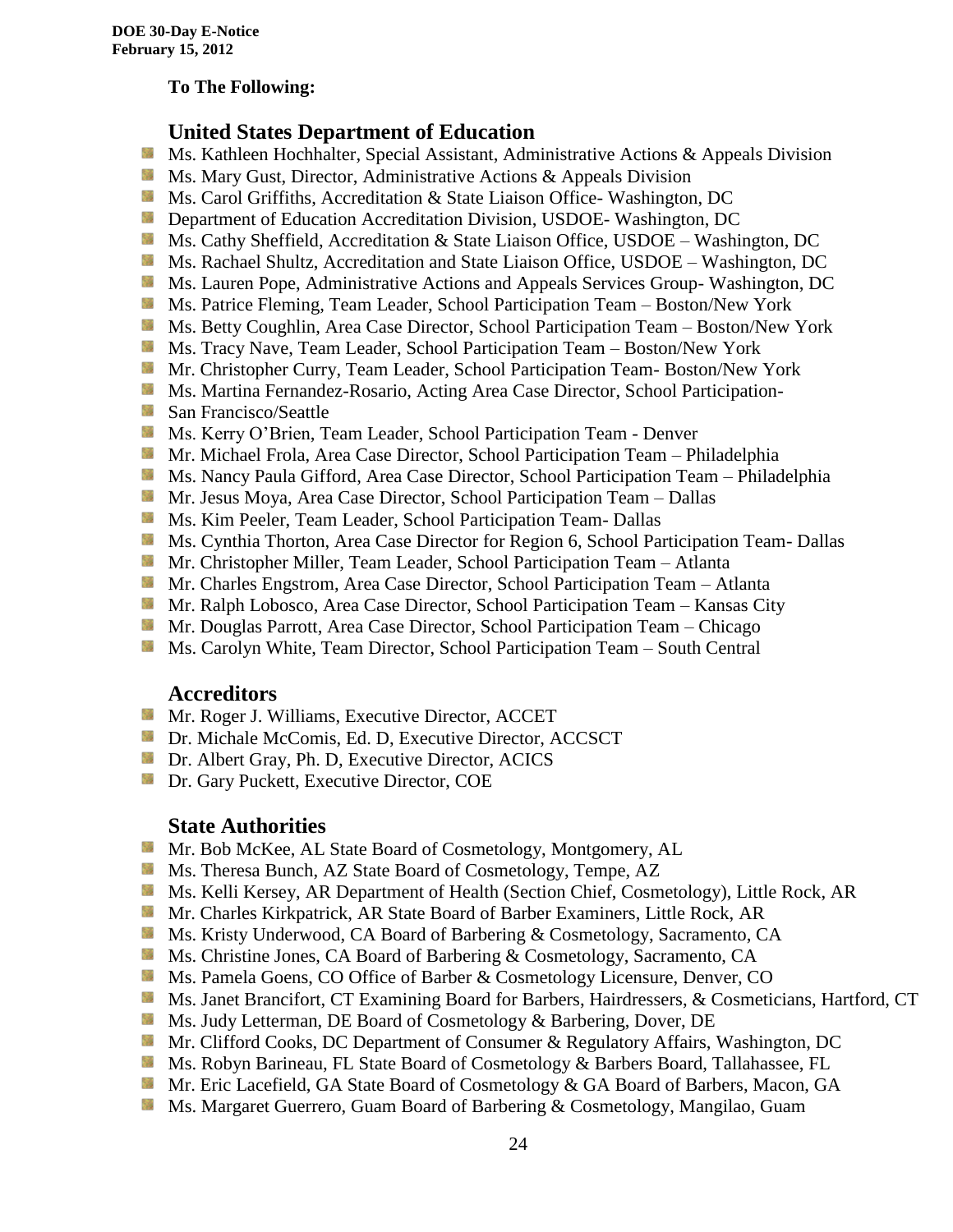- 漆 Ms. Laureen Kai, HI Barbering & Cosmetology Department, Honolulu, HI
- **Ms.** Tana Cory, ID Bureau of Occupational Licenses, Boise, ID
- **Mr.** Todd Robertson, IL Division of Professional Regulation, Springfield, IL
- **Mr. Joe Darnell, IL Division of Professional Regulation, Springfield, IL**
- **Ms.** Tracy Hicks, IN Professional Licensing Agency, Indianapolis, IN
- **Ms. Rosemary Bonanno, IA Board of Cosmetology Examiners, Des Moines, IA**
- 56 Ms. Mary Lou Davis, KS State Board of Cosmetology, Topeka, KS
- Mr. H.R. Vacek, KS State Barber Board, Topeka, KS
- SB. Mr. Charles Lykins, KY Board of Hairdressers & Cosmetologists, Frankfort, KY
- Mr. Steven Young, LA State Board of Cosmetology, Baton Rouge, LA
- **Ms. Latrice Matthews, LA Board of Barber Examiners, Baton Rouge, LA**
- Sila Ms. Geraldine Betts, ME Department of Professional & Financial Regulation, Augusta, ME
- **Mr. Robert Wood, MD State Board of Cosmetologists, Baltimore, MD**
- 39 Maryland State Board of Barbers, Baltimore, MD
- **Ms. Helen Peveri, MA Board of Cosmetology, Boston, MA**
- Ms. Mary Jayne Fay, Ed. D, MA Department of Education, Malden, MA
- Ms. Linda Clewley, MI State Board of Cosmetology, Lansing, MI Sila
- **Ms.** Gina Stauss, MN Board of Cosmetologist Examiners, Minneapolis, MN
- Ms. Barbara Reid, MS State Board of Cosmetology, Jackson, MS
- Sills Ms. Emily Carroll, MO State Board of Cosmetology, Jefferson City, MO
- **Ms.** Grace Berger, MT Board of Barbers & Cosmetologists, Helena, MT
- 58 Ms. Kris Chiles, NE State Board of Cosmetology Examiners, Lincoln, NE
- Nebraska Board of Barber Examiners, Lincoln, NE
- **Ms. Nadine Griego, NV State Board of Cosmetology, Las Vegas, NV**
- Nevada State Board of Massage Therapy, Las Vegas, NV
- Ms. Kathryn Wantuck, NH State Board of Barbering, Cosmetology, and Esthetics, Concord, NH
- **Mr. Jay Malanga, NJ Board of Cosmetology & Hairstyling, Newark, NJ**
- Ms. Antoinette Griego, NM State Board of Barbers & Cosmetologists, Santa Fe, NM
- **Ms. Jackie Holmes, New Mexico Massage Therapy Board, Santa Fe, NM**
- Ms. Kathleen McCoy, NY Department of State, Division of Licensing Services, Albany, NY
- **Ms. Carol Yates, NY State Education Department, Bureau of Proprietary School Supervision,** Albany, NY
- Sila Ms. Lynda Elliott, NC State Board of Cosmetic Art Examiners, Raleigh, NC
- **North Carolina Board of Barber Examiners, Raleigh, NC**
- **North Carolina Board of Massage and Bodywork Therapy, Raleigh, NC**
- **Ms. Sue Meier, ND State Board of Cosmetology, Bismarck, ND**
- **MS.** Tona Stevenson, North Dakota State Board of Barber Examiners, Dickenson, ND
- Mr. James P. Trakas, Executive Director, OH State Board of Cosmetology, Grove City, OH
- Ms. Sherry Lewelling, OK Board of Cosmetology, Oklahoma City, OK
- **Ms. Samantha Patnode, OR Health Licensing Agency, Salem, OR**
- **Ms. Hilarene Staller, PA State Board of Cosmetology, Harrisburg, PA**
- Mr. Juan Bigio Ramos, Ph.D., PR General Council of Education, San Juan, PR
- **Mr.** Enrique Martinez, PR Examining Board of Beauty, San Juan, PR
- **Ms.** Gail Giuliano, RI State Board of Barbering & Hairdressing, Providence, RI
- Mr. Eddie Jones, SC State Board of Cosmetology, Columbia, SC
- **Ms. Kathryn Boyd, SD Cosmetology Commission, Pierre, SD**
- **Ms. Beverly Waller, TN Board of Cosmetology, Nashville, TN**
- **Mr.** William Kuntz Jr., TX Department of Licensing & Regulation, Austin, TX